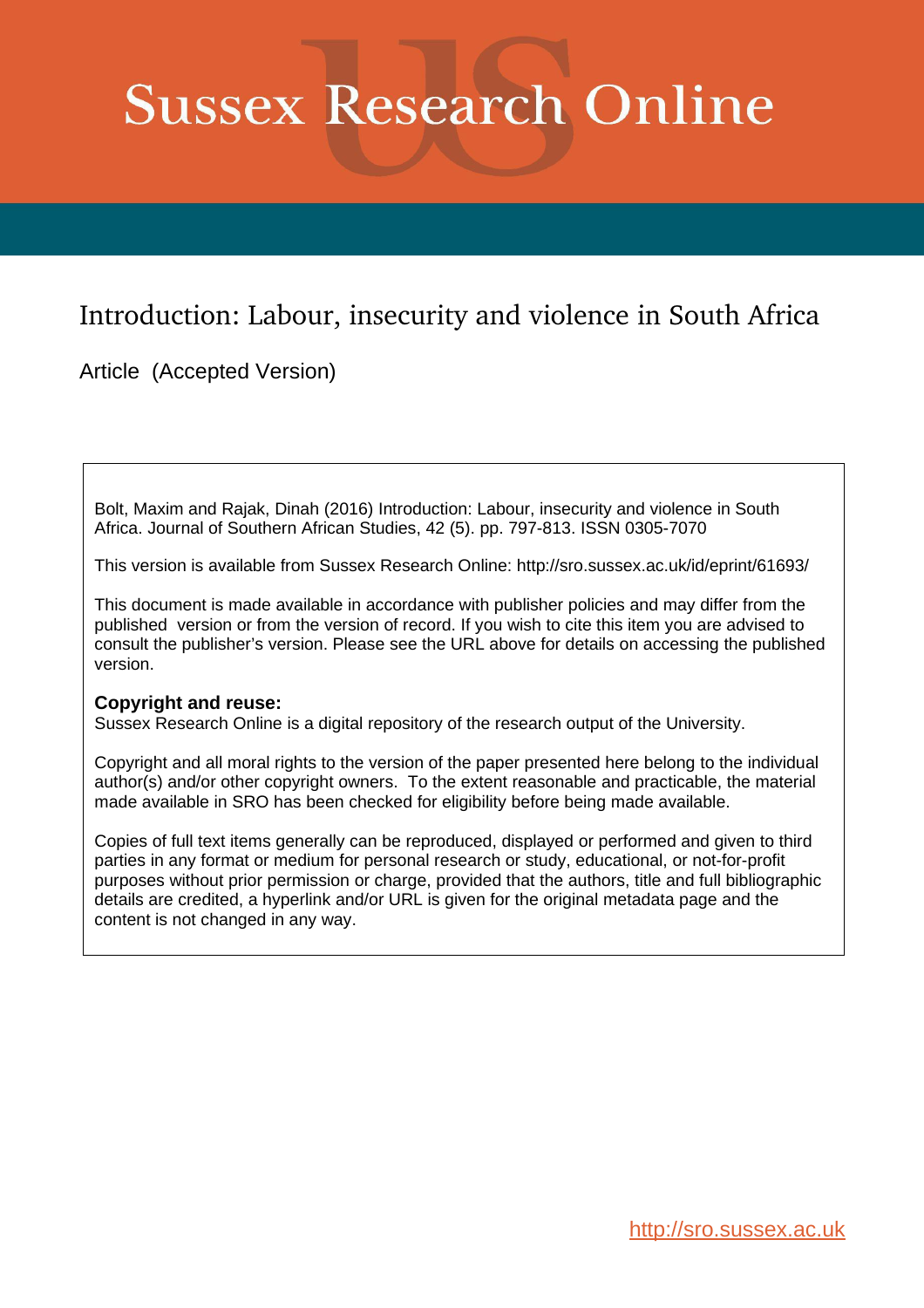# *Introduction: Labour, Insecurity and Violence in South Africa*

MAXIM BOLT (University of Birmingham and University of the Witwatersrand)

&

**.** 

DINAH RAJAK (University of Sussex)

The police killing of scores of striking mineworkers at the Marikana Mines in 2012 triggered, as Beresford puts it, 'a period of national introspection' in South Africa.<sup>1</sup> This gave new urgency to persistent questions about state violence and worker repression – and more broadly about widening inequality (the highest in the world<sup>2</sup>) *within* the workforce, increasing levels of insecurity and deepening disaffection among South Africa's disenfranchised workers. The violence at Marikana was explicit and dramatic. But in the aftermath, as protest spread beyond platinum to other mines and other industries across the country, the more everyday forms of overt and structural violence that define conditions of work and life for South African workers came into view. Marikana became a watchword for a new wave of disaffection, defiance, and protest by South Africa's working and jobless poor, still waiting for the promise of economic liberation and social mobility to be realized.<sup>3</sup>

Similarly, while Marikana was a catalyst for this special issue, it aims to go beyond the causes and outcomes of the violence at Marikana, to address those broader questions about the interrelation of labour, insecurity and violence in South Africa today. Many of these

<sup>1</sup> A. Beresford, *South Africa's Political Crisis: Unfinished Liberation and Fractured Class Struggles* (Houndsmill, Palgrave Macmillan, 2015), p. 1.

<sup>2</sup> W. Gumede, 'Marikana: A Crisis of Legitimacy in the Institutions that Form the Foundations of South Africa's 1994 Post-Apartheid Political Settlement', *Social Dynamics*, 41, 2 (2015), pp. 327-343.

<sup>3</sup> As Peter Alexander notes (this issue), in diverse confrontations between disenfranchised workers and forces that seek to contain them – from the University of Johannesburg where security guards attacked striking cleaners, to the taxi ranks of Bekkersdal - these sites of struggle have taken the moniker of Marikana.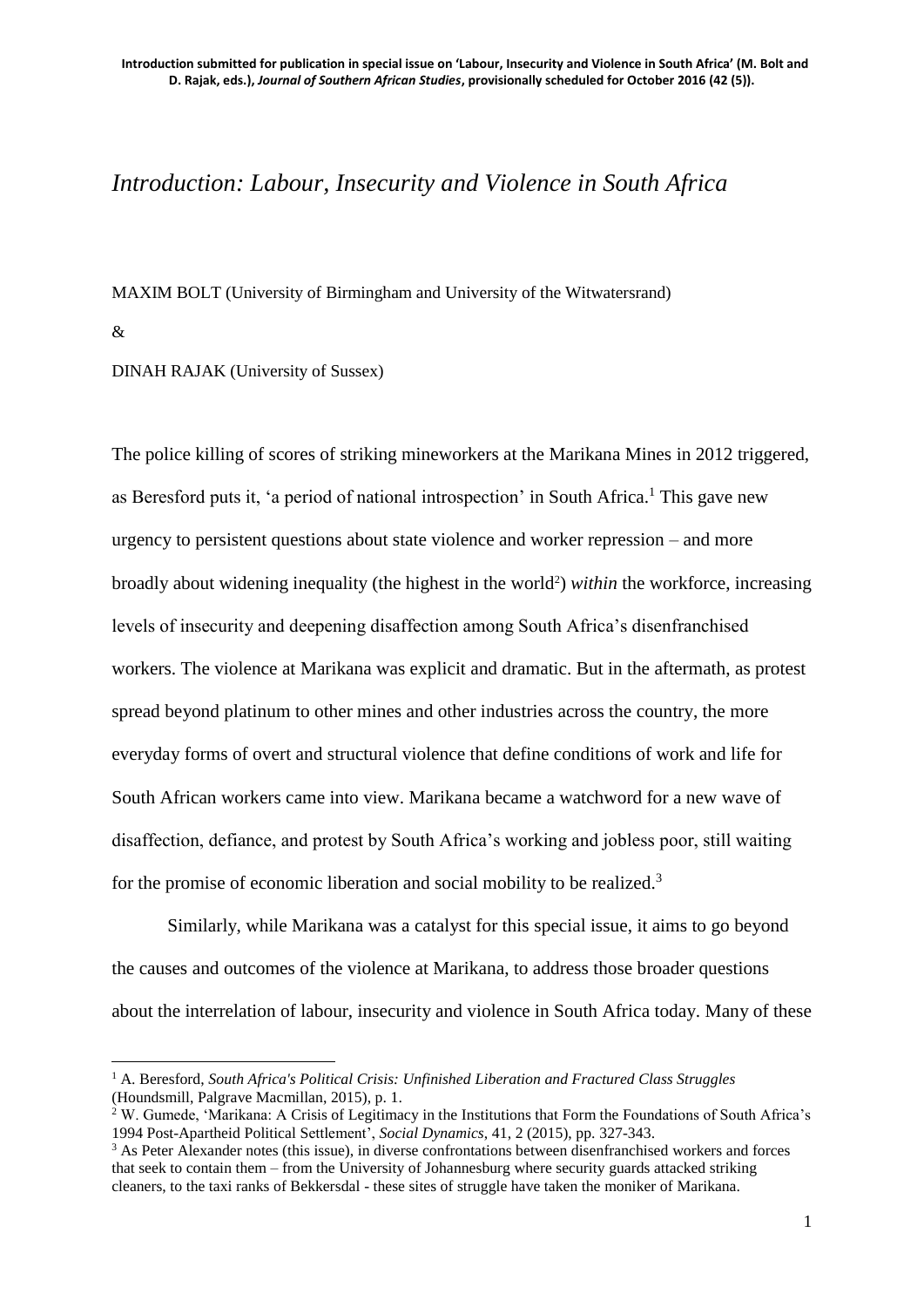struggles are not unique to South Africa, even if the violence, inequality and insecurity are especially extreme. Yet the centrality of violence to South Africa's labour arrangements – both underpinning and feeding off them – is a striking feature of the country's history.<sup>4</sup> The 'precarious liberation'<sup>5</sup> of post-apartheid South Africa has produced its own vulnerabilities and frustrations, giving way to a new era of protest and claim-making. At the same time, Marikana focuses attention not only on the forms of violence and insecurity that are contested, but on those that are left unchallenged.

Building on a stream of panels organised for ASAUK 2014, the collection explores the broader canvas of labour insecurity, economic disenfranchisement, coercion, and the everyday enforcement of working conditions in South Africa. Older legacies of violent incorporation into workforces are joined by new forms of precariousness and vulnerability, produced by shifts in employment regimes and by increasing joblessness. The divide between job and no job, between the formal workforce and those without formal employment, often forestalls the possibilities for broader solidarities. At the same time, manifold relationships within particular workforces bridge divides, both producing and mediating structural violence – between permanent and temporary workers; those formally employed and those with informal livelihoods; those enforcing labour conditions and those subject to regulation. Yet, in some cases, the maintenance of hierarchies and loyalties continues to rely on explicit forms of coercion that are familiar from the past.

Featuring two keynote pieces on Marikana by Dunbar Moodie and Peter Alexander, this issue examines the violence of South Africa's labour systems at different scales – among workers, between workers and management, and at a wider, structural level. Violence, in its

<sup>4</sup> On South Africa's exceptionally violent history within the region, and its relationship to urban labour dynamics, see G. Kynoch, 'Urban Violence in Colonial Africa: A Case for South African Exceptionalism', *Journal of Southern African Studies*, 34, 3 (2008), pp. 629-645.

<sup>5</sup> F. Barchiesi, *Precarious Liberation: Workers, the State, and Contested Social Citizenship in Post-Apartheid South Africa* (Albany, SUNY Press, 2011).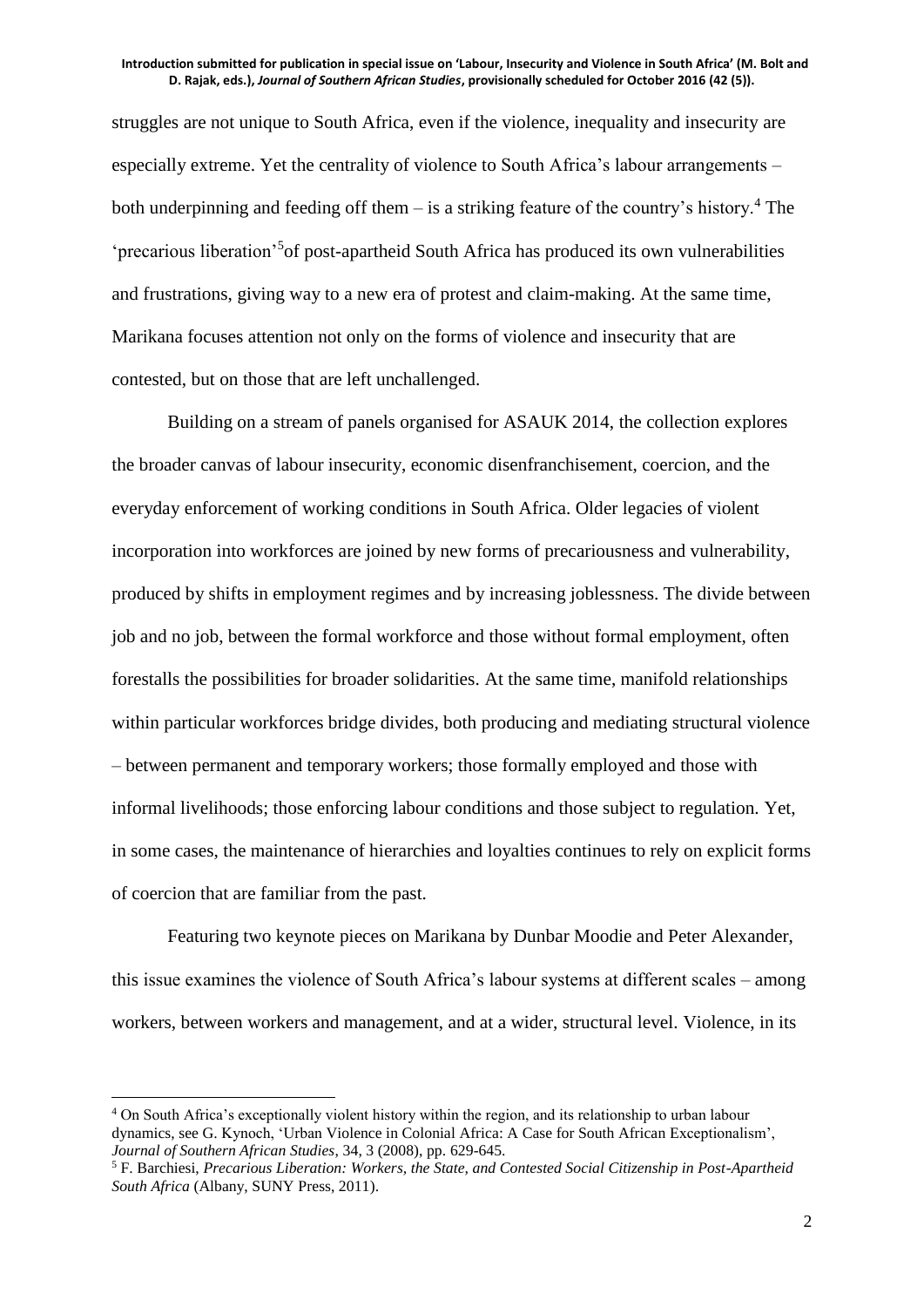different forms, continues to define the working and domestic lives of millions of poor South Africans. The collection juxtaposes high-profile miners' struggles with longer-term patterns of harm on mines and elsewhere; with the remote and secluded forms of violence that characterise South African agriculture; with contemporary debt and dependency in and beyond work; with the prejudice and systematic marginalisation experienced by non-South African migrants; and with wider-lens analyses of labour history and politics. Together, the articles explore the nexus of labour, violence and insecurity in the round.

In this introduction we map the three central themes that drive the collection – labour, insecurity and violence – and their interrelation. We consider their significance as central but related tropes in understanding social and economic relations in South Africa, today and in the past. The discussion that follows falls into two halves. First, we explore the violence of labour regimes in South Africa from a broadly historical perspective. Attention to the specificities of labour and violence in South Africa illuminates long-term patterns of coercive incorporation for non-white workers, not least in the iconic setting of the labour compound. Incorporation into workforces occurred against a backdrop of extraordinarily fragile livelihoods.

While legacies of apartheid's labour landscape persist, the last two decades have seen a waning of the far-reaching control and violent discipline that previously characterised workplaces. As we discuss in the second half of the introduction, South Africa's labour market has come to look more like those of emerging market economies around the world, with the structural violence of extreme inequality looming largest. Existing labour regimes have to be renegotiated, while an increasing number of people are excluded from waged life altogether. Appreciating this, and tracking the orientations of recent scholarly research, means taking a more broadly comparative frame of analysis. Finally, we outline the individual articles, highlighting how each speaks to the themes that animate this special issue.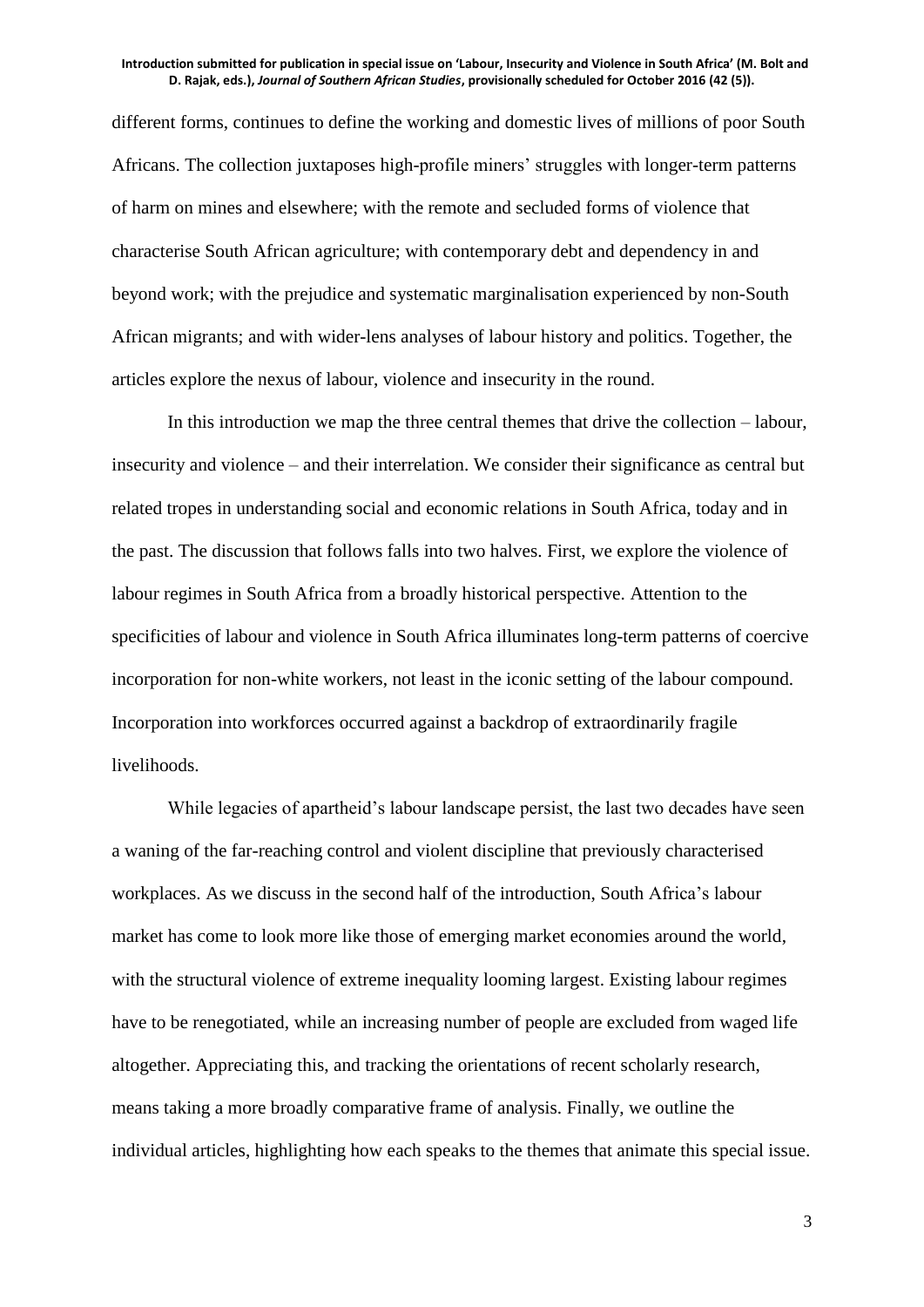## **The Violence of Labour: coercive incorporation and its limits**

The events at Marikana underline the complex intertwining of labour dynamics with histories of violence and insecurity. The forms of violence playing out at Marikana were multiple, as recent analyses have demonstrated.<sup>6</sup> Peter Alexander's keynote in this issue highlights how the massacre itself was the result of the problematic use of lethal force by the state, in collaboration with capital. Dunbar Moodie's keynote, on the other hand, excavates a different side to recent Marikana history. He traces the role of Xhosa-speaking networks, rooted in a rural-based migrant culture. These networks coercively organised life in the workforce and the surrounding informal settlements – in organising the strike and opposing the regnant National Union of Mineworkers (NUM). Others again have examined the enormous structural violence faced by mineworkers, including mounting debt, increasing precariousness, and the exclusionary processes of Corporate Social Responsibility that are targeted at ever fewer workers.<sup>7</sup>

This microcosm offers a helpful way into the longer relationship between South African labour regimes and the country's history of violence. Labour arrangements have themselves been extraordinarily coercive – from the tight control of workers in residential compounds, to the *sjamboks*<sup>8</sup> and guns of workplace policing, to quiet kicks in mine stopes or farm plantations, to the disciplining of domestic workers in the privacy of homes. They have also produced violent and racialised forms of masculinity,<sup>9</sup> whose effects have ramified well beyond the labour setting – not least in interaction with the mass incarceration of black men

 $\overline{\phantom{a}}$ 

<sup>6</sup> See K. Breckenbridge, 'Marikana and the Limits of Biopolitics: Themes in the Recent Scholarship of South African Mining', *Africa*, 84, 1 (2014), pp. 151-161

<sup>7</sup> D. Rajak, *In Good Company. An Anatomy of Corporate Social Responsibility* (Palo Alto, Stanford University Press, 2011).

<sup>8</sup> Short whips.

<sup>9</sup> W. Beinart, 'Introduction: Political and Collective Violence in Southern African Historiography', *Journal of Southern African Studies*, 18, 3 (1992), pp. 455-486; K. Breckenridge, 'The Allure of Violence: Men, Race and Masculinity on the South African Goldmines, 1900–1950', *Journal of Southern African Studies*, 24, 4 (1998), pp. 669-693.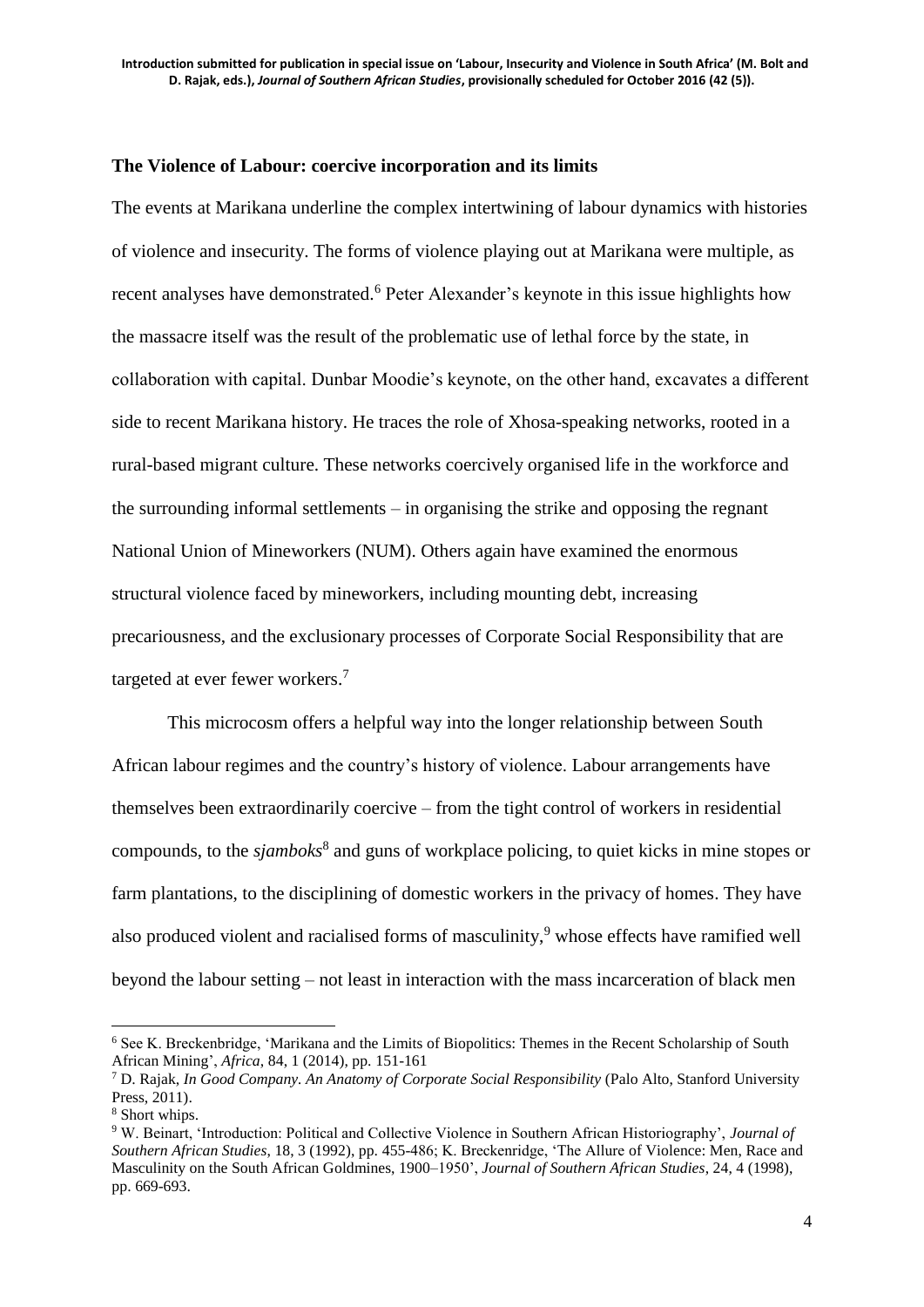for 'bureaucratic offences' (especially pass law infractions). <sup>10</sup> In South Africa, labour conflict and tensions in work hierarchies have also been – and remain – disproportionately likely to lead to physical violence.<sup>11</sup> And work settings have reflected South Africa's broader history of structural and symbolic violence: highly unequal, racialised orders have been strikingly durable, while worker precariousness and vulnerability – notorious under apartheid – has deepened in unexpected ways.<sup>12</sup>

With such a brutal labour history, it is perhaps unsurprising that Frantz Fanon's analysis of colonial society recurs in the scholarship. For Fanon, racialised violence is central to the system. It is the means for oppressing and debasing the (non-white) colonised, yet the raw coercion of (white) settler societies – their undisguised viciousness – renders violence the vehicle both of change and of the reassertion of humanity.<sup>13</sup> Both dehumanising and affirming, therefore, violence has had a particular Fanonian allure, as Breckenridge argues of the gold mines in the first half of the twentieth century. Here, violent masculinities drew on broader gendered norms from black and white workers' rural origins. But the mines were themselves crucibles in which work hierarchy was expressed through the capacity for physical harm. Coercive relations were all-encompassing. In a context that rendered white miners literally 'unbeatable', violence nevertheless offered black workers avenues for selfrespect, whether through physical prowess or the refusal to retaliate. And it produced forms of recognition between white and black workers, and even a degree of intimacy.

Overt violence has thus been socially productive as well as destructive. This is true not only between white workers and managers and black workers, but also among the latter. Historically, the prevalence of violence within black workforces was built on social and

<sup>10</sup> Kynoch, 'Urban violence in colonial Africa'.

<sup>11</sup> See e.g. K. von Holdt, 'Institutionalisation, Strike Violence and Local Moral Orders', *Transformation: Critical Perspectives on Southern Africa*, 72/73 (2010), pp. 127-151.

<sup>12</sup> See e.g. Bolt, this issue.

<sup>13</sup> F. Fanon, 'Concerning violence', in *The Wretched of the Earth* (London, Penguin, 1967).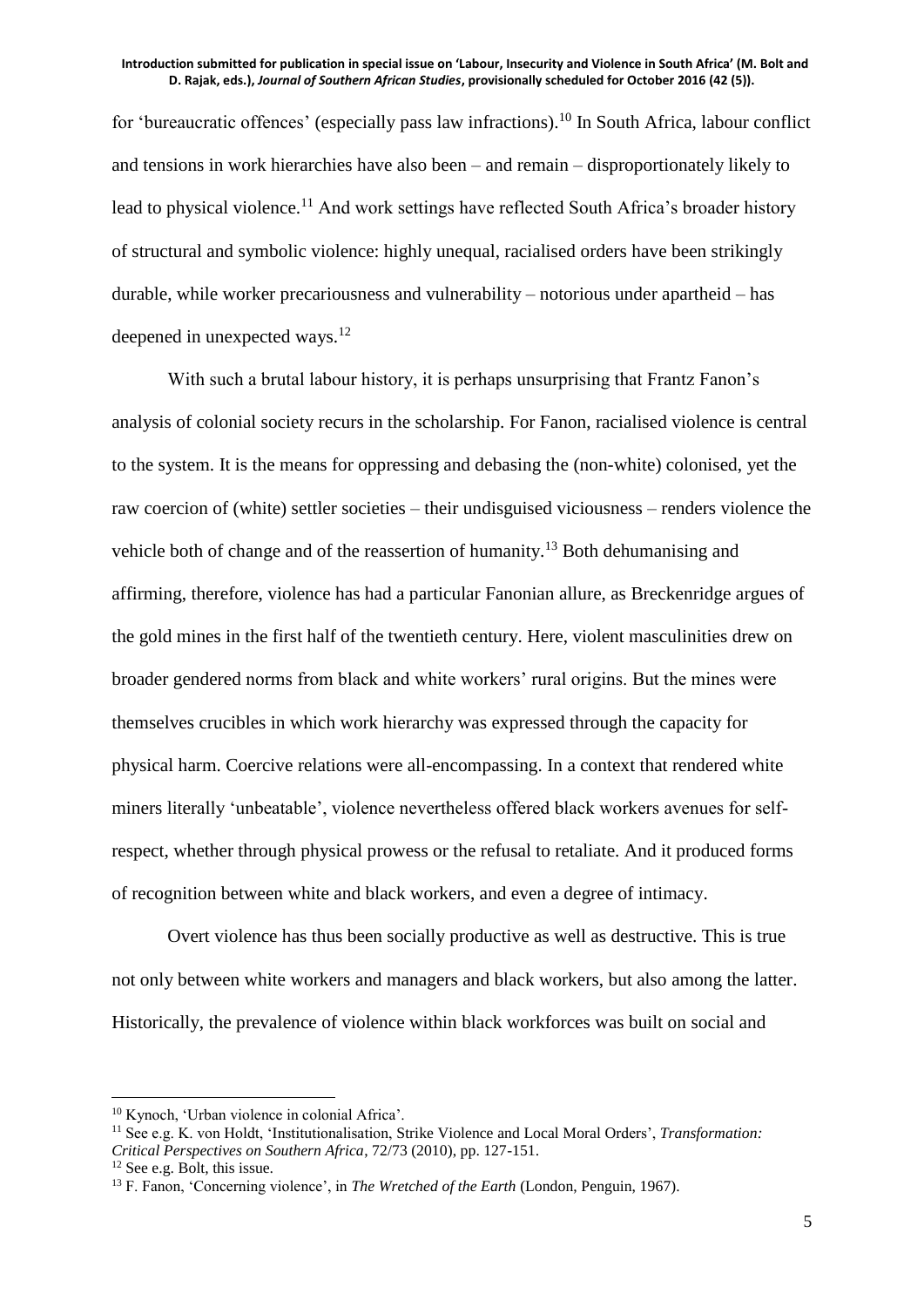spatial dislocation in a migrant labour system. But it was about far more than distance from the moral regulation that pertained in rural homes. Mine workforces, in any case, had their *imiteto* – their own codes of behaviour.<sup>14</sup> Violence also expressed cultural meanings that have persisted over time, offering ways for black men to define themselves under circumstances with few possibilities. $15$ 

Such violence had important organising effects. It was often the result of competition among workers for opportunities, within the parameters set by white management.<sup>16</sup> The famous 'faction fights' of the apartheid era were the result of such struggles, in settings where ethnicity was given a particular reality through management strategies to divide workers, and through migrant associations. <sup>17</sup> Ethnically specific migrant associations – later part of the Marikana story – were cast in traditionalist idioms that evoked earlier military regiments. Conflict between them not only placed new recruits in harm's way, but also offered incorporation into the world of the labour compound.<sup>18</sup>

This institutionalisation of violence gained new meanings during apartheid's demise. Focusing on one gold mine in the 1990s, Donham dissects what appeared to be ethnically motivated violence, but in fact revolved around divergent constructions of citizenship – albeit among workers mobilising ethnically defined, traditionalist symbols. Groupings of workers refracted South African politics and conceptions of the future: the NUM, aligned with the ANC's anti-apartheid struggle, versus the Inkatha Freedom Party, supported by mine management as less oppositional, and striving for a future in which Zulus were not simply

<sup>14</sup> T.D. Moodie with V. Ndatshe, *Going For Gold: Men, Mines, and Migration* (Berkeley, University of California Press, 1994).

<sup>&</sup>lt;sup>15</sup> Beinart, 'Introduction'.

<sup>16</sup> T.D. Moodie, 'Ethnic Violence on South African Gold Mines', *Journal of Southern African Studies*, 18, 3 (1992), pp. 584-613.

<sup>17</sup> J.K. McNamara, 'Black Worker Conflicts on South African Gold Mines: 1973-1982' (PhD thesis, University of the Witwatersrand, 1986).

<sup>18</sup> Beinart, 'Introduction'.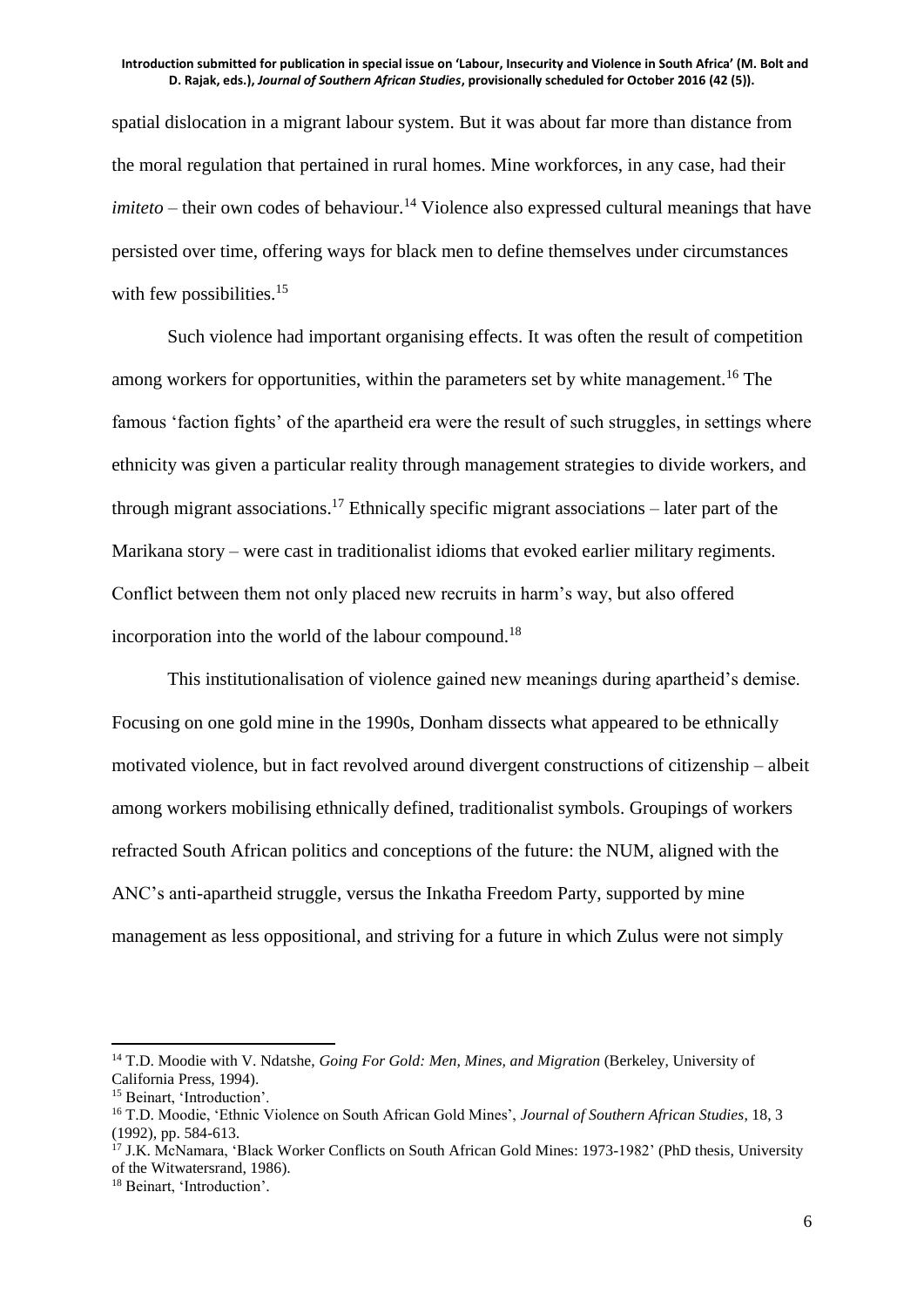subsumed in broader national belonging. <sup>19</sup> While the *amabutho* in Donham's account underpinned NUM support, similar networks and forms of coercion reappeared in a challenge to the NUM at Marikana.

Whether between black workers, or between them and their white counterparts, the mines represent the quintessentially South African workplace in their everyday brutality, but also the intimacy that came with it.<sup>20</sup> Violence set the terms for respect, self-respect, and defining roles in these total institutions. It organised meanings and hierarchies. The intimacy and organising effects of violence have equally been in evidence on South Africa's farms. In his focus on early-twentieth century sharecropping, Van Onselen shows that violence and protective paternalism were two sides of the same coin.<sup>21</sup> Black patriarchs were expected to secure labour, coercively if necessary, on behalf of their white landowners. White patriarchs exercised their own control by physical means. In each case, the idiom was one of family discipline. None of this ameliorated workers' experiences. It is telling that comparative scholarship on South Africa and the United States takes the lynching culture of the American South as the starting point for considering the extra-legal maintenance of a racialised order in the countryside.<sup>22</sup> What is striking in South Africa is that so much was hidden away on farmers' estates. The 'little republics', like the total institutions of the mines, incorporated people on violent terms into relatively closed worlds.

Marikana underlined the continued centrality of layers of violence on mines. But it also illuminated the continuing, complex relationships between paternalism and coercion, as Rajak explores in this issue. Meanwhile, as Bolt shows, the ambiguous relationship between physical harm and intimate workplace relations on farms has transformed while nevertheless

<sup>19</sup> D. Donham, *Violence in a Time of Liberation: Murder and Ethnicity at a South African Gold Mine*, 1994 (Berkeley, University of California Press, 2011).

<sup>20</sup> Breckenridge, 'The Allure of Violence'.

<sup>&</sup>lt;sup>21</sup> C. van Onselen, 'The Social and Economic Underpinning of Paternalism and Violence on the Maize Farms of the South-Western Transvaal', *Journal of Historical Sociology* 5, 2 (1992), pp. 127-160. <sup>22</sup> See Bolt this issue.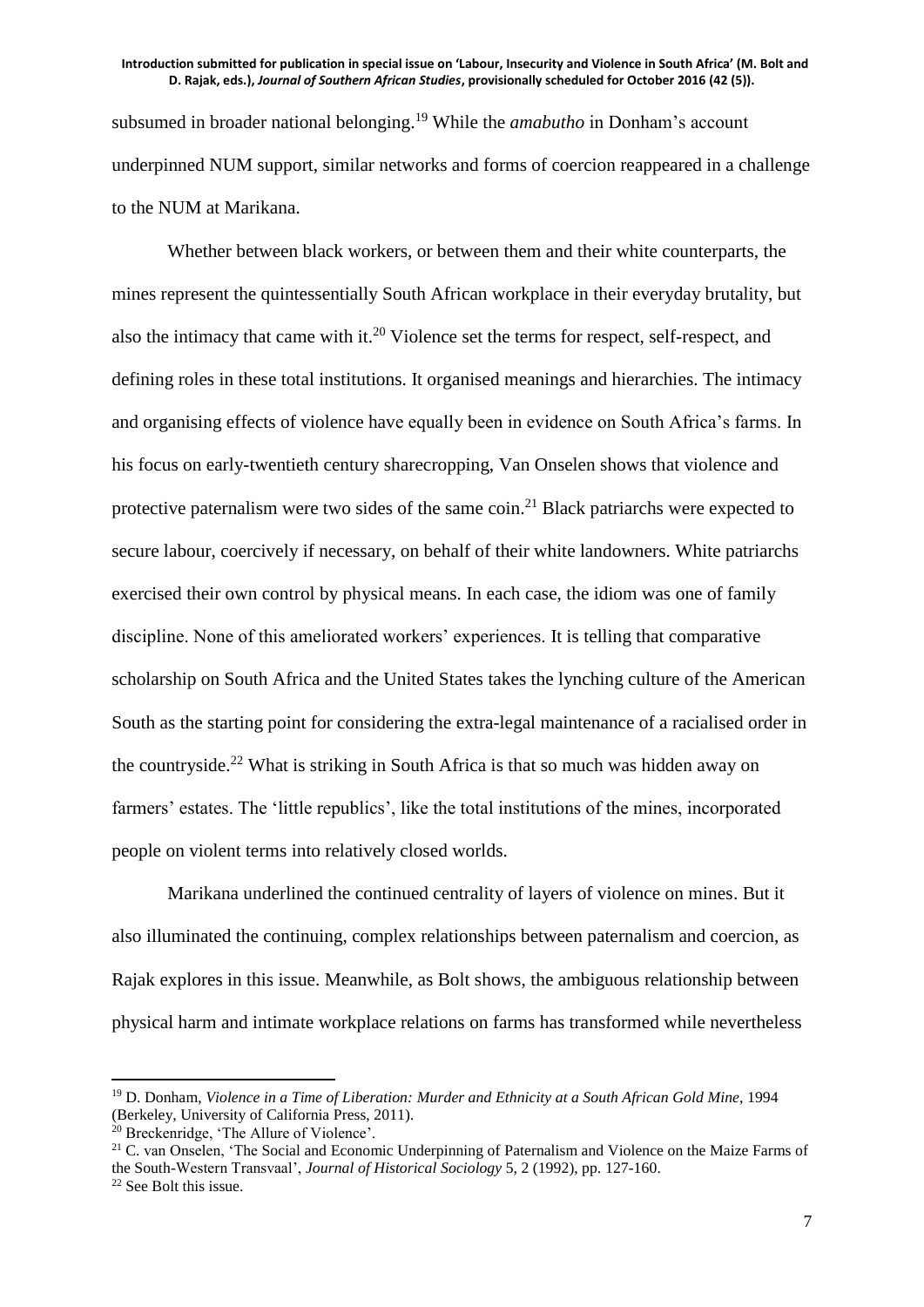persisting. In both cases, violence is key to the terms of inclusion – whether in formal labour hierarchies or in alternative modes of association in the compounds.

But this is only a partial picture. While these worlds of work have been somewhat enclaved, enforcement always also relied on forces beyond the immediate labour setting. This, of course, was foregrounded at Marikana, and Peter Alexander's keynote in this special issue highlights precisely the collaboration between the mine and the state in controlling workers through physical – and lethal – coercion. The brutality with which official order has been upheld, on and off the mines, has a long history. And, while other forms of urban work have not relied on the same degree of workforce seclusion as on the mines, the tight control of township populations through state-sponsored violence was never separable from the precarious and vulnerable terms under which employees showed up to work.<sup>23</sup> Nor were labour arrangements separable from the extraordinary bureaucratisation of non-white South Africans' lives during apartheid.<sup>24</sup> Indeed, Barchiesi argues in this issue, black workers' precariousness has been underpinned by their construction as redeemable only through labour, since at least the early twentieth century. Moreover, well before the late-apartheid state of emergency, the few occasions when factory workers managed to organise for better pay produced extraordinary scenes of police violence – characterised in one 1950s case by 'batons [on] bare heads'.<sup>25</sup>

In the countryside, the lack of a lynching culture was in fact the result of white people's trust in the state to uphold a racial order.<sup>26</sup> In any case, employment-related violence was never simply hidden away on farms. In the Transvaal of the first half of the twentieth

<sup>&</sup>lt;sup>23</sup> See S. Marks and N. Andersson, 'The Epidemiology and Culture of Violence', in N. Chabani Manganyi and A. du Toit (eds.), *Political Violence and the Struggle in South Africa* (London, MacMillan, 1990).

<sup>24</sup> See e.g. I. Evans, *Bureaucracy and Race: Native Administration in South Africa* (Berkeley, University of California Press, 1997).

<sup>&</sup>lt;sup>25</sup> P.L. Bonner and R. Lambert, 'Batons and Bare Heads: The Strike at Amato Textile, February 1958', paper presented at the African Studies seminar, University of the Witwatersrand, 3 October 1983.

<sup>26</sup> I. Evans, *Cultures of Violence: Lynching and Racial Killing in South Africa and the American South* (Manchester, Manchester University Press, 2007).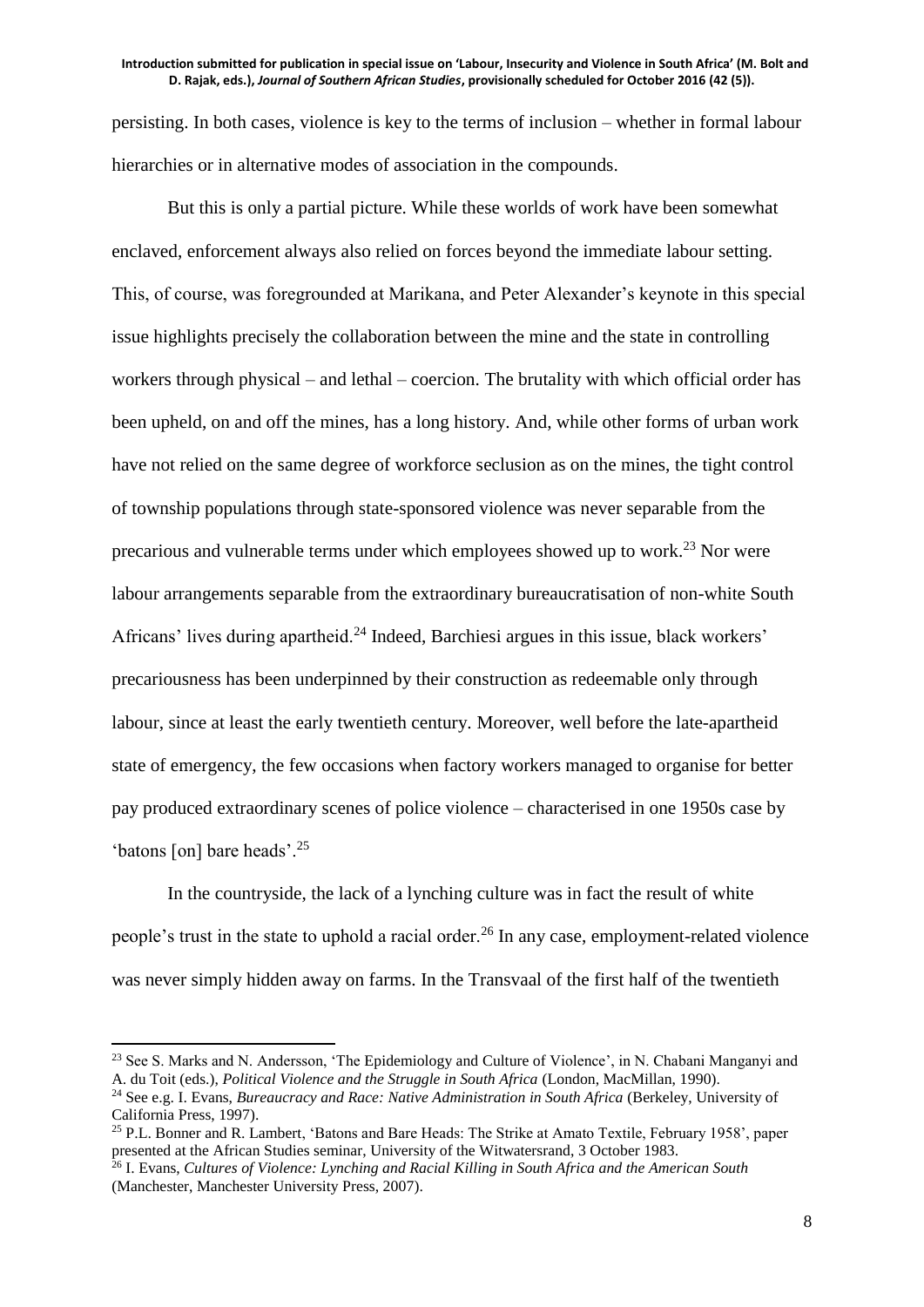century, illegal labour touts and state officials both recruited at gunpoint, the former operating near the northern border, the latter using migrants' lack of legal documentation to supply Eastern Transvaal farms with prison labour.<sup>27</sup> Earlier still, as Gavin Williams reminds us in his article in this issue, the shift from slavery to free labour in the Cape was underpinned by vagrancy laws that  $-$  like in the American South<sup>28</sup>  $-$  cast imprisonment as the alternative to inequitable terms of employment. The dependence and vulnerability of farm dwellers in the Cape were guaranteed by post-slavery Master and Servant Acts and the creation of a large landless rural proletariat, $^{29}$  as well as through the payment of wages in wine rations that Williams discusses. At the other end of South Africa, in parts of the northern Transvaal, war and the forcible recruitment of child 'apprentices' had their own dislocating effects.<sup>30</sup>

Similarly, the most cloistered labour conditions of all – those of domestic workers – historically relied on a specific legal framework. As Jacklyn Cock describes, the vulnerability, everyday humiliation and extreme exploitation experienced by black women working in white homes were underpinned by exclusion from standard labour law.<sup>31</sup> In a manner comparable to farm workers, they were categorised as within the private realm of the household (and therefore also long covered by Master and Servant legislation). This, in fact,

<sup>27</sup> R. First, 'Bethal Case-Book', *Africa South* (April-June 1958), pp. 14-25; H. Bradford, 'Getting Away With Murder: "Mealie Kings", the State and Foreigners in the Eastern Transvaal, c.1918-1950', in P. Bonner, P. Delius & D. Posel (eds.)*, Apartheid's Genesis, 1935-1962* (Braamfontein, Ravan Press, 1993), p. 115; M.J. Murray, 'Blackbirding at "Crooks' Corner": Illicit Labour Recruitment in the Northeastern Transvaal 1910- 1940', *Journal of Southern African Studies* 21, 3 (1995), pp. 373-97.

<sup>28</sup> D.A. Blackmon, *Slavery by Another Name: The Re-Enslavement of Black Americans from the Civil War to World War II* (London, Doubleday, 2008).

<sup>29</sup> L. Waldman, 'Monkey in a Spiderweb: The Dynamics of Farmer Control and Paternalism', *African Studies*, 55, 1 (1996), pp. 63-86; J. Ewert and J. Hamman, 'Why Paternalism Survives: Globalisation, Democratisation and Labour on South African Wine Farms', *Sociologia Ruralis*, 39, 2 (1999), pp. 202-221.

<sup>30</sup> P. Delius and S. Trapido, 'Inboekselings and Oorlams: The Creation and Transformation of a Servile Class', *Journal of Southern African Studies*, 8, 2 (1982), pp. 214-242.

<sup>31</sup> J. Cock, *Maids and Madams: A Study in the Politics of Exploitation*, revised edition (London, Women's Press, 1989).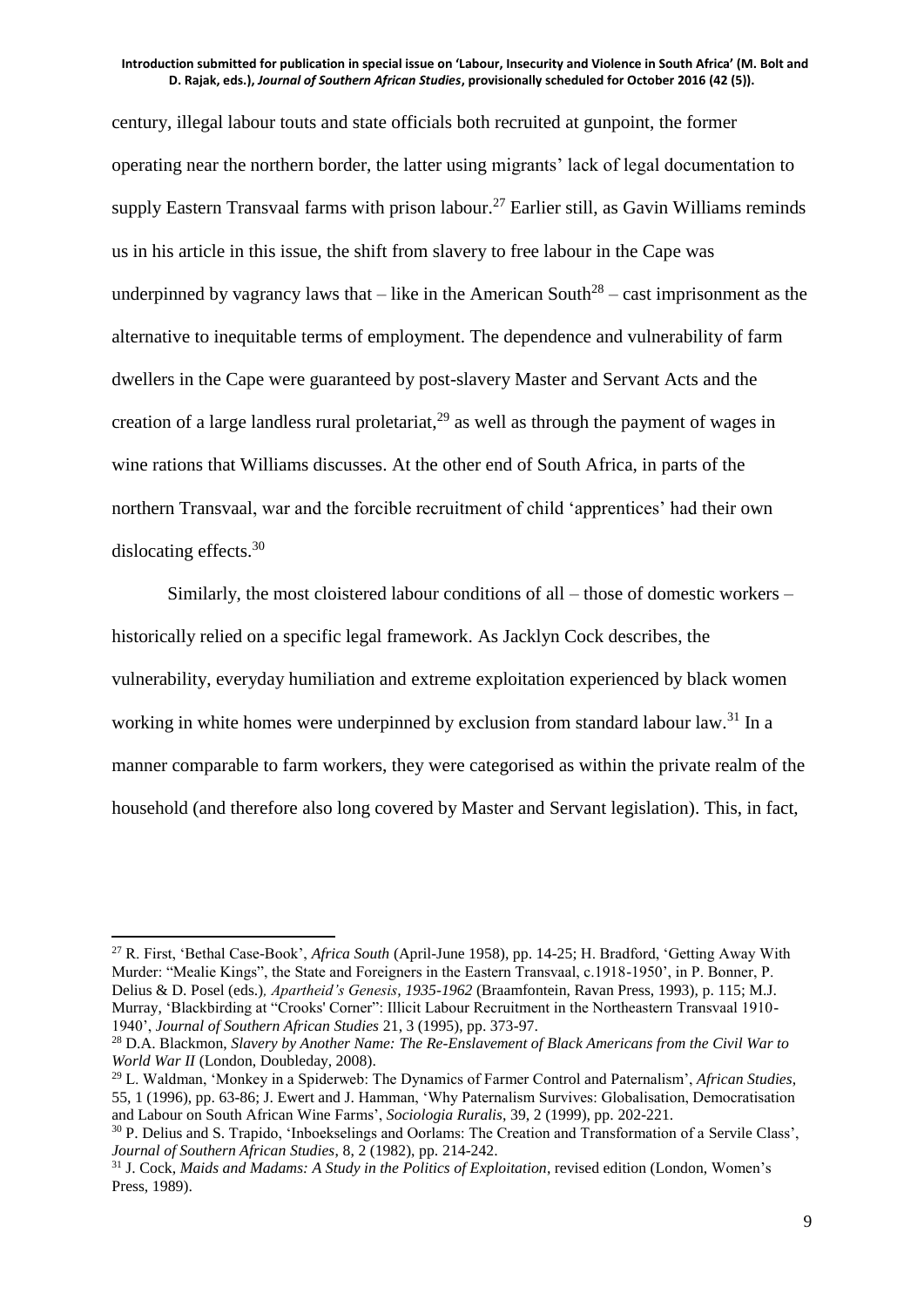mirrors agricultural and domestic employment elsewhere.<sup>32</sup> But what gave domestic work in South Africa a particular character was the acute dependence on employers that followed from the pass laws, the far-reaching bureaucratisation of everyday life, and the possibility of being 'endorsed out' of cities.<sup>33</sup>

Cultures of violence in turn had far-reaching social effects. Indeed, Kynoch argues that South Africa's exceptionalism was historically not simply a matter of the labour question, as Mamdani famously asserted. Equally exceptional in comparison to other African countries were extraordinary levels of urban violence. This was a story with labour at its heart. Mines were 'incubator[s] for violence', reinforced by a complex that included the prison system – large numbers of men circulated through this for statutory offences – as well as humiliation and co-optation by a powerful state.<sup>34</sup> The institutionalisation of violence and ethnicity through gangs was as much a feature of township life as it was of the mines. In both cases, such gangs organised lives and resources in a context of daily insecurity and material deprivation.

After all, if violence requires understanding as something internal to workforce dynamics – as part of the terms of inclusion – precariousness and the possibility of exclusion are equally important. The migrant labour system left workers 'permanently temporary', in an especially stark regional version of a wider pattern.<sup>35</sup> Meanwhile, women's material and

<sup>32</sup> See e.g. S.M. Holmes, *Fresh Fruit, Broken Bodies: Migrant Farmworkers in the United States* (Berkeley, University of California Press, 2013); E. Frantz, 'Of Maids and Madams: Sri Lankan Domestic Workers and their Employers in Jordan', *Critical Asian Studies*, 40, 4 (2008), pp. 609-638.

<sup>33</sup> Cock, *Maids and Madams*, pp. 4-6. See also B. Bozzoli with M. Nkotsoe, *Women of Phokeng: Consciousness, Life Strategy and Migrancy in South Africa, 1900-1983* (London, James Currey, 1991).

<sup>&</sup>lt;sup>34</sup> Kynoch, 'Urban Violence', p. 644.

<sup>35</sup> See e.g., with increasing distance from South Africa, H. Wolpe, 'Capitalism and Cheap Labour-Power in South Africa: From Segregation to Apartheid', *Economy and Society* 1, 4 (1972), pp. 425-456; C. Meillasoux, *Maidens, Meal and Money: Capitalism and the Domestic Economy* (Cambridge, Cambridge University Press, 1981); J. Breman, 'The Great Transformation in the Setting of Asia', Address delivered at the 57th Anniversary of the International Institute of Social Studies, The Hague, 29 October 2009.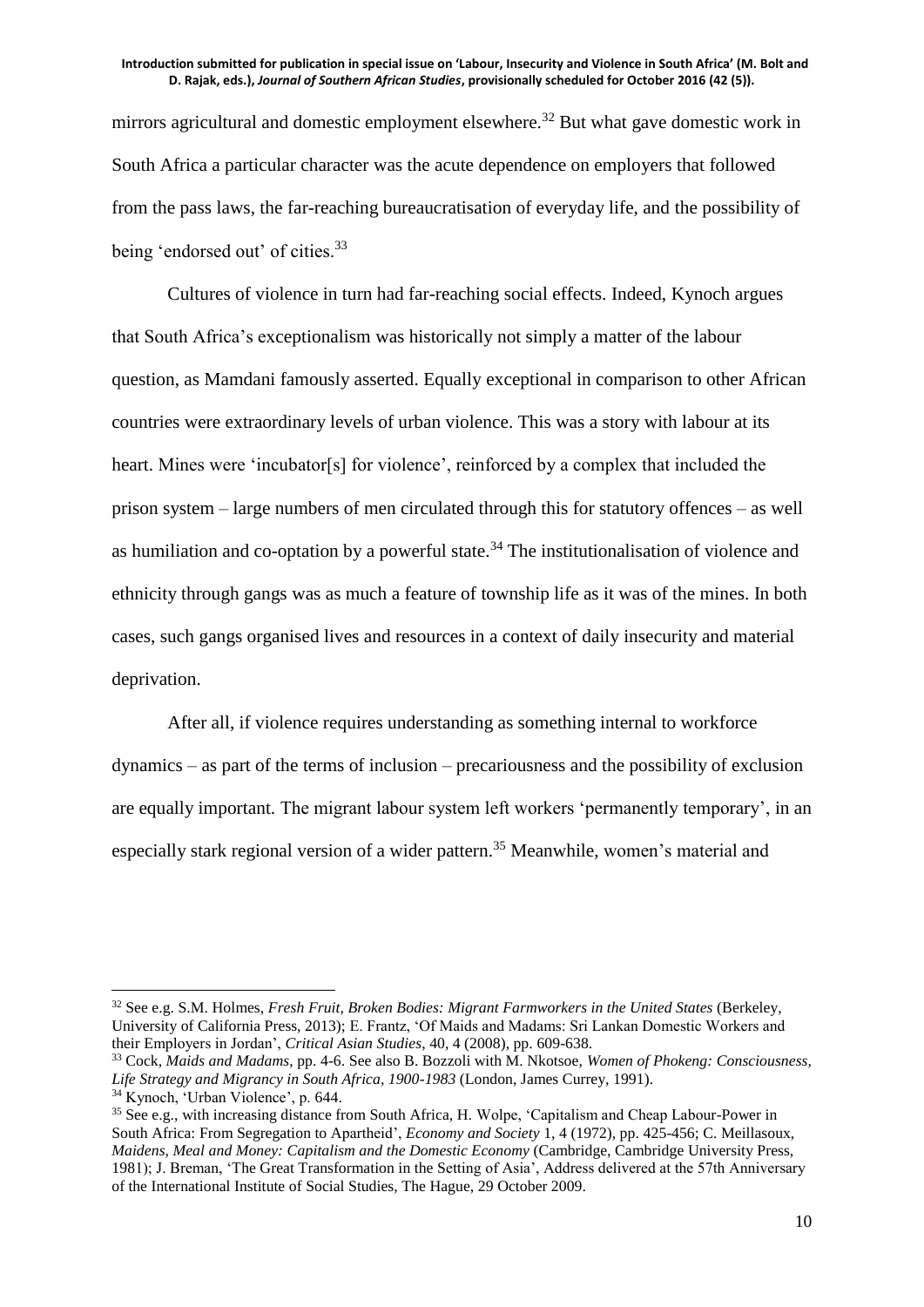spatial dependence on men – especially in urban hostels – left them intensely vulnerable.<sup>36</sup> Ongoing exposure to harm rendered gangs useful forms of incorporation for the young, and held in place arrangements characterised by extreme inequality, in terms of race and gender.<sup>37</sup> And violent workplace arrangements set the terms of violent performances of masculinity whose effects were felt as far away as rural homes.<sup>38</sup>

Violence, overt and structural, was an effect both of state and capitalist arrangements, and of a tenuous foothold in those arrangements – it resulted from the violence of incorporation, and the violence produced at its limits. Today, the significance of viewing South Africa through the lens of labour, insecurity and violence has shifted somewhat. Workplaces have not disappeared, despite a marked shift in scholarly interests. But the direct control of workers by management, which shaped apartheid-era incorporation into labour arrangements, has receded. On the mines, management withdrew from compounds, leaving authority to migrant associations.<sup>39</sup> Farmers have left paternalism to their senior workers while adopting a corporate style to avoid unwelcome associations with the past.<sup>40</sup>

Moreover, far more people are excluded from workplaces altogether, while nevertheless encountering forms of insecurity that are shaped by both abjection and interaction with institutions of state and capital. In the latter case, such interactions are now as often with financial service providers as with employers, with consequences explored by

<sup>36</sup> M. Ramphele, *A Bed Called Home: Life in the Migrant Labour Hostels of Cape Town* (Edinburgh, Edinburgh University Press, 1993); G.S. Elder, *Hostels, Sexuality, and the Apartheid Legacy: Malevolent Geographies* (Athens, Ohio University Press, 2003).

<sup>&</sup>lt;sup>37</sup> Marks and Andersson, 'Epidemiology'.

<sup>&</sup>lt;sup>38</sup> C. Campbell, "Going Underground and Going After Women": Masculinity and HIV Transmission amongst Black Workers on the Gold Mines', in R. Morrell (ed.), *Changing Men in Southern Africa* (London, Zed Books, 2001).

<sup>39</sup> Donham, *Violence in a Time of Liberation*, p. 168.

<sup>40</sup> M. Bolt, 'Accidental Neoliberalism and the Performance of Management: Hierarchies in Export Agriculture on the Zimbabwean-South African Border', *Journal of Development Studies*, 52, 4 (2016), pp. 561-575.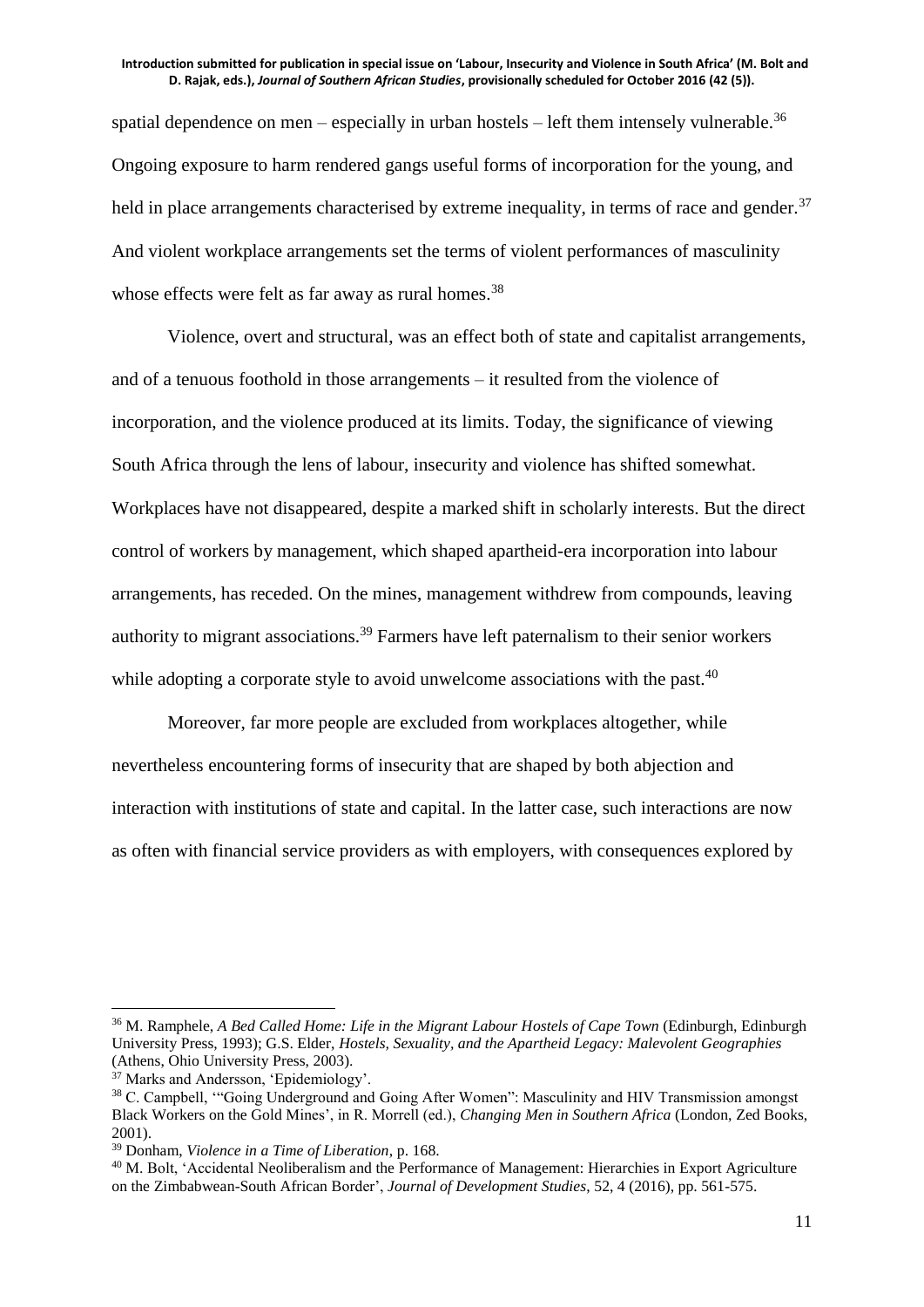Vally in this issue.<sup>41</sup> The decline of racial Fordism<sup>42</sup> has meant the shift to a post-apartheid economy in which discourses of empowerment and entrepreneurialism co-exist with massunemployment and attempts to reframe the informal economy as opportunity. While South Africa's history of labour and violence is distinctive, recent changes closely mirror those of other settings around the world. The forms of coercive incorporation that distinguished labour under apartheid are inflected by the forms of adverse incorporation characteristic of labouring under neoliberal globalisation. Our focus consequently broadens in the next section, situating this shift within a broader comparative literature. Yet, as we go on to show, the violence produced through incorporation and the violence produced at the limits of incorporation remain key to understanding labour and insecurity in South Africa.

# **The violence of insecurity: 'between job and no job'<sup>43</sup>**

 $\overline{\phantom{a}}$ 

A sense of the 'precarious present' permeates much of current writing on neoliberalism in the Global South, held up as a signifier of a new subjectivity and class position.<sup>44</sup> But while the notion of precariousness has become a buzzword in literature on poverty and marginality, it has lost some of its historical and cultural specificity. The concept of insecurity has received less consideration, confined largely to the nature of employment contracts. This special issue takes its lead from South Africa's labour history, retaining a breadth of approach to insecurity that analyses life conditions and how they are experienced – by those with and without a job. It also underlines the role of insecurity in producing structural violence – the conditions that render some people more vulnerable to harm than others.<sup>45</sup> Insecurity extends beyond the

<sup>41</sup> See also D. James, *Money from Nothing: Indebtedness and Aspiration in South Africa* (Palo Alto, Stanford University Press, 2014).

<sup>42</sup> G. Hart, *Disabling Globalization: Places of Power in Post-Apartheid South Africa* (Berkeley, University of California Press, 2002).

<sup>43</sup> F. Cooper, *On the African Waterfront: Urban Disorder and Transformation of Work in Colonial Mombasa* (Newhaven, Yale University Press, 1987).

<sup>&</sup>lt;sup>44</sup> G. Standing, *The Precariat: the New Dangerous Class* (London, Bloomsbury Academic, 2011).

<sup>45</sup> P. Farmer, *Pathologies of Power: Health, Human Rights, and the New War on the Poor* (Berkeley, University of California Press, 2004); Marks and Andersson, 'The Epidemiology and Culture of Violence'.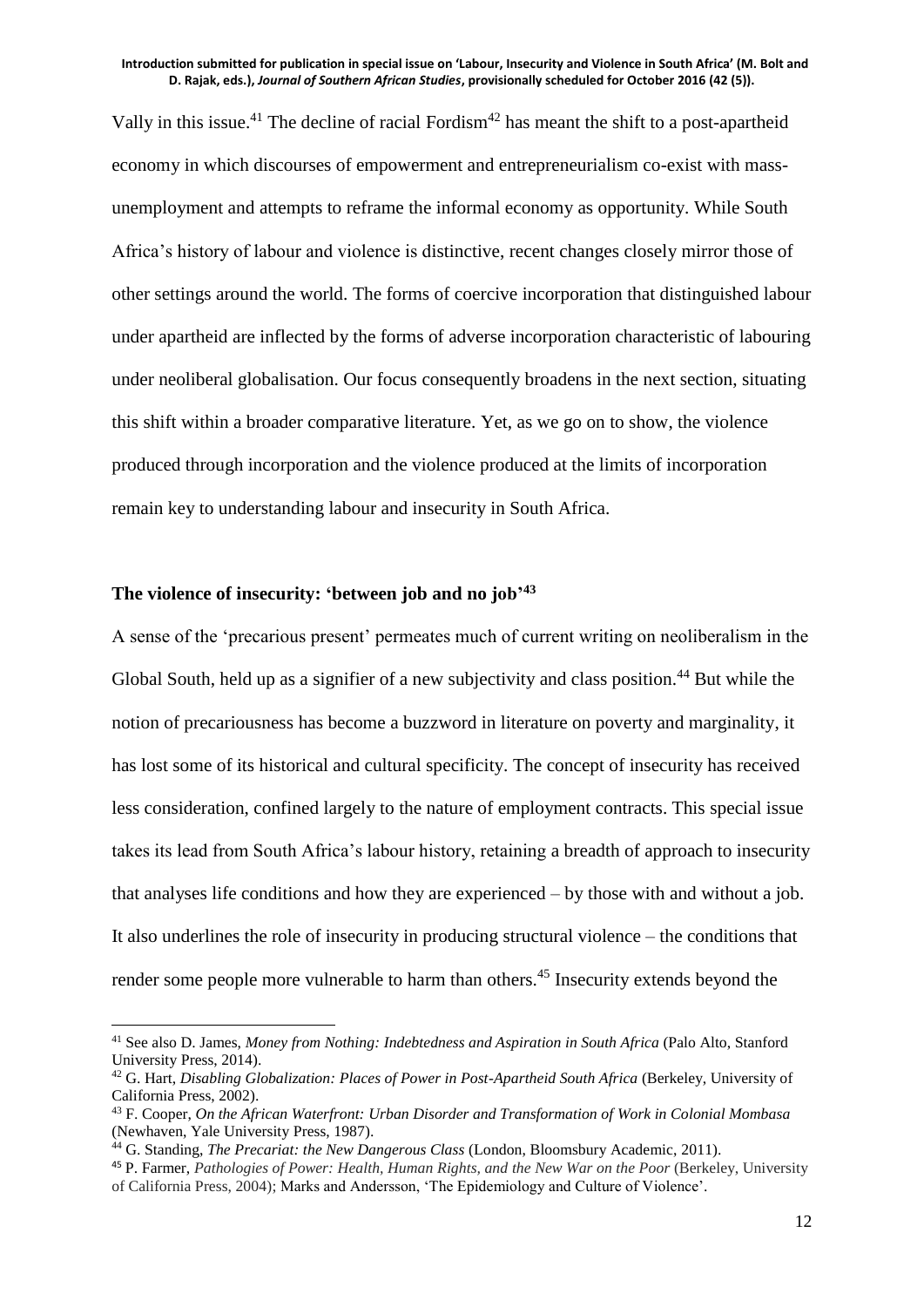material and political economic dimensions of labour markets, to the psychological, emotional and social vulnerability – desperation, despair, and disenfranchisement – that this engenders. It requires understanding as a defining feature of life in and beyond work,  $46$  as a feature of livelihoods and of still broader vulnerability, and as a personal and collective condition. It is also not generic or simply global, but simultaneously rooted in particular historical trajectories and colonial legacies, and engendered by specific national and local forces. What require analytical attention are political struggles, government policies, and corporate and political action (or inaction), rather than just impersonal forces devoid of human agency (whether crashing commodity markets, the march of capital, or toxic waste dumps). And, crucially, new forms of insecurity continue to intersect with South Africa's distinct history of labour and violence.

As discussed above, insecurity in South Africa has historically been reinforced through a political economy relying on a reserve army of labour. But the meaning of such a reserve has changed with the contraction in jobs since the 1970s. While more than seven million people joined South Africa's formal workforce in the two decades following the end of apartheid, the unemployment rate rose still faster. A quarter of South Africa's working age population is unemployed, according to SA Statistics. Most analysts agree on a less conservative definition, according to which unemployment more than doubled in the same time period from 3.7 to 8.3 million, or from 31.5 to  $36\%$ <sup>47</sup> Young people, particularly those without skills, have been hit the hardest (with the rate of youth unemployment double the national average<sup>48</sup>). For millions of young South Africans, unemployment is not a temporary situation, but a chronic one. *The National Development Plan: Vision 2030* grimly forecasts:

<sup>46</sup> A. Sanchez, 'Relative Precarity: Decline, Hope and the Politics of Work', Unpublished manuscript, n.d, p. 3.

<sup>47</sup> See J. Herbst and G. Mills, *How South Africa Works and Must do Better* (London, Hurst, 2016), pp. 8-9. <sup>48</sup> 'South Africa Unemployment is Worse Now than at the End of Apartheid', *Business Tech*, August 17 2015, available at [http://businesstech.co.za/news/government/95983/south-africa-unemployment-is-worse-now-than](http://businesstech.co.za/news/government/95983/south-africa-unemployment-is-worse-now-than-at-the-end-of-apartheid/)[at-the-end-of-apartheid/,](http://businesstech.co.za/news/government/95983/south-africa-unemployment-is-worse-now-than-at-the-end-of-apartheid/) retrieved 7 June 2016.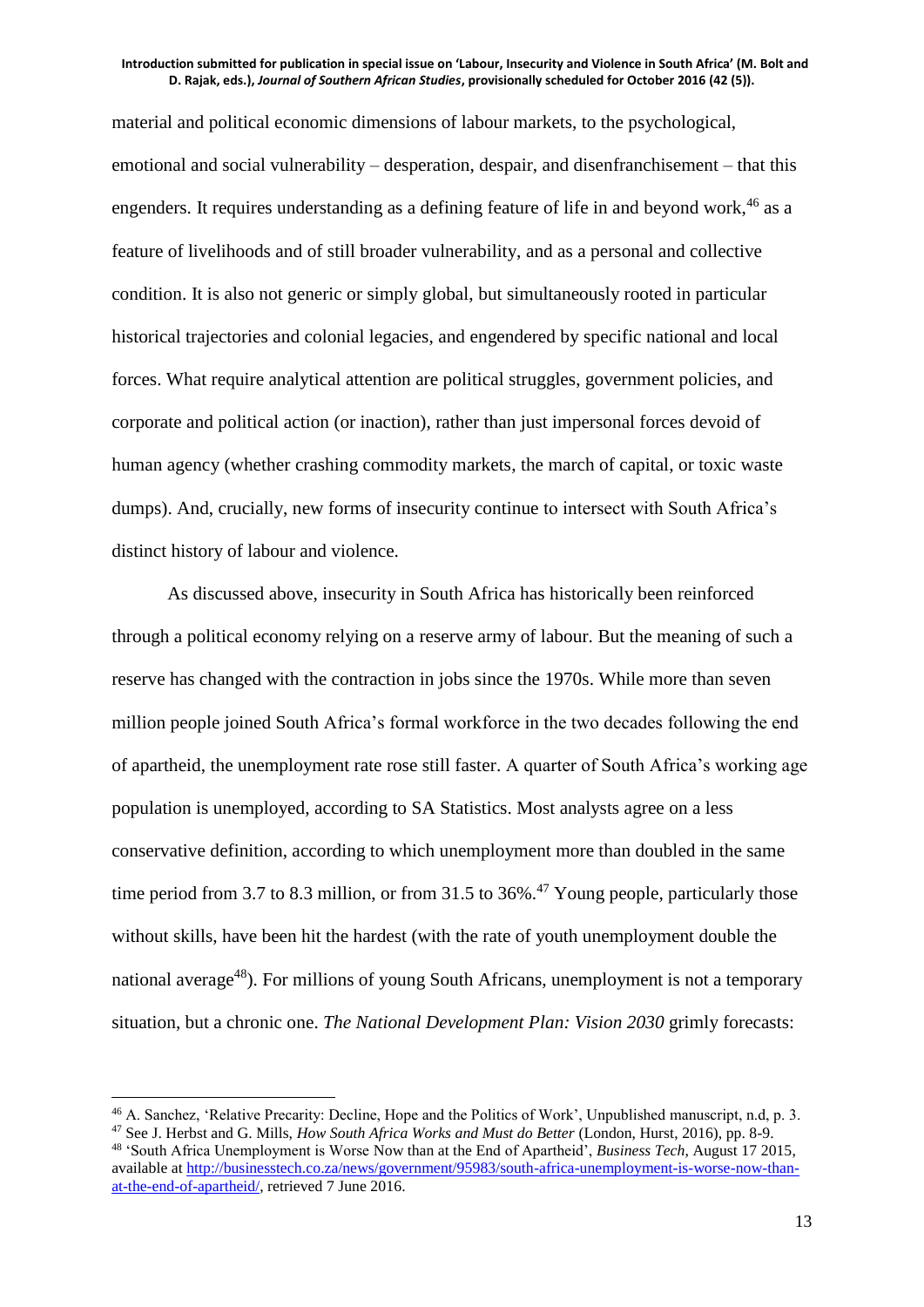'if youths fail to get a job by 24, they are unlikely ever to get formal employment'. It cites this as the 'single greatest threat' to social, political and economic security. <sup>49</sup> The areas of job creation are increasingly skills-intensive, leaving a dearth of employment for semi- and unskilled workers, as the ratio of skilled to unskilled labour grew by 10% between 2000 and 2014.<sup>50</sup> One resounding question we are left with then, as Makhulu asks, is how to conceive of human security in the context of a 'wageless life'. 51

However, recent scholarship on both labour and joblessness warns against viewing employment as the simple counterpoint to insecurity.<sup>52</sup> The stark divide between 'job and no job', long entrenched at the heart of both policy and scholarship, has broken down. This is the result of pervasive precariousness, which has become a defining feature of life for those with work as well as those without. Mass job losses in the wake of economic liberalization ushered in by GEAR<sup>53</sup> have been accompanied by casualisation and flexibilisation of employment across virtually all industries. For example, Barchiesi puts the figure at 10% of manufacturing jobs lost between 1996 and 2000. 54

Matters are more complicated still. As we have discussed, work under apartheid's racial Fordism never guaranteed security for black South Africans under apartheid, even before the advent of liberalization. <sup>55</sup> Nevertheless, within the liberalized economy, this has been exacerbated. Work now seems not even to hold out the possibility of an antidote to

<sup>49</sup> National Planning Commission, cited in Herbst and Mills, *How South Africa Works and Must do Better*, p. 10. <sup>50</sup> *Business Tech*, 'South Africa Unemployment'.

<sup>51</sup> A-M Makhulu, 'Introduction', *South Atlantic Quarterly* 115, 1 (2016), p. 4.

<sup>52</sup> See A-M. Makhulu, 'A Brief History of the Social Wage: Welfare Before and After Racial Fordism', *South Atlantic Quarterly* 115, 1 (2016), pp. 113-125; D. James and D. Rajak, 'Credit Apartheid, Migrants, Mines and Money*'. African Studies* 73, 3 (2014), pp. 455-476; C. Chinguno, 'Marikana: Fragmentation, Precariousness, Strike Violence and Solidarity', *Review of African Political Economy* 40, 138 (2013), pp. 639-646.

<sup>53</sup> In 1994 the ANC government initiated 'Growth, Employment and Redistribution' (GEAR) marking a move towards conventional neoliberal economic reform.

<sup>54</sup> Barchiesi, *Precarious Liberation*, p. 75.

<sup>55</sup> See Bozzoli with Nkotsoe, *Women of Phokeng*; Moodie with Ndatshe, *Going For Gold*; Makhulu, 'A Brief History of the Social Wage'.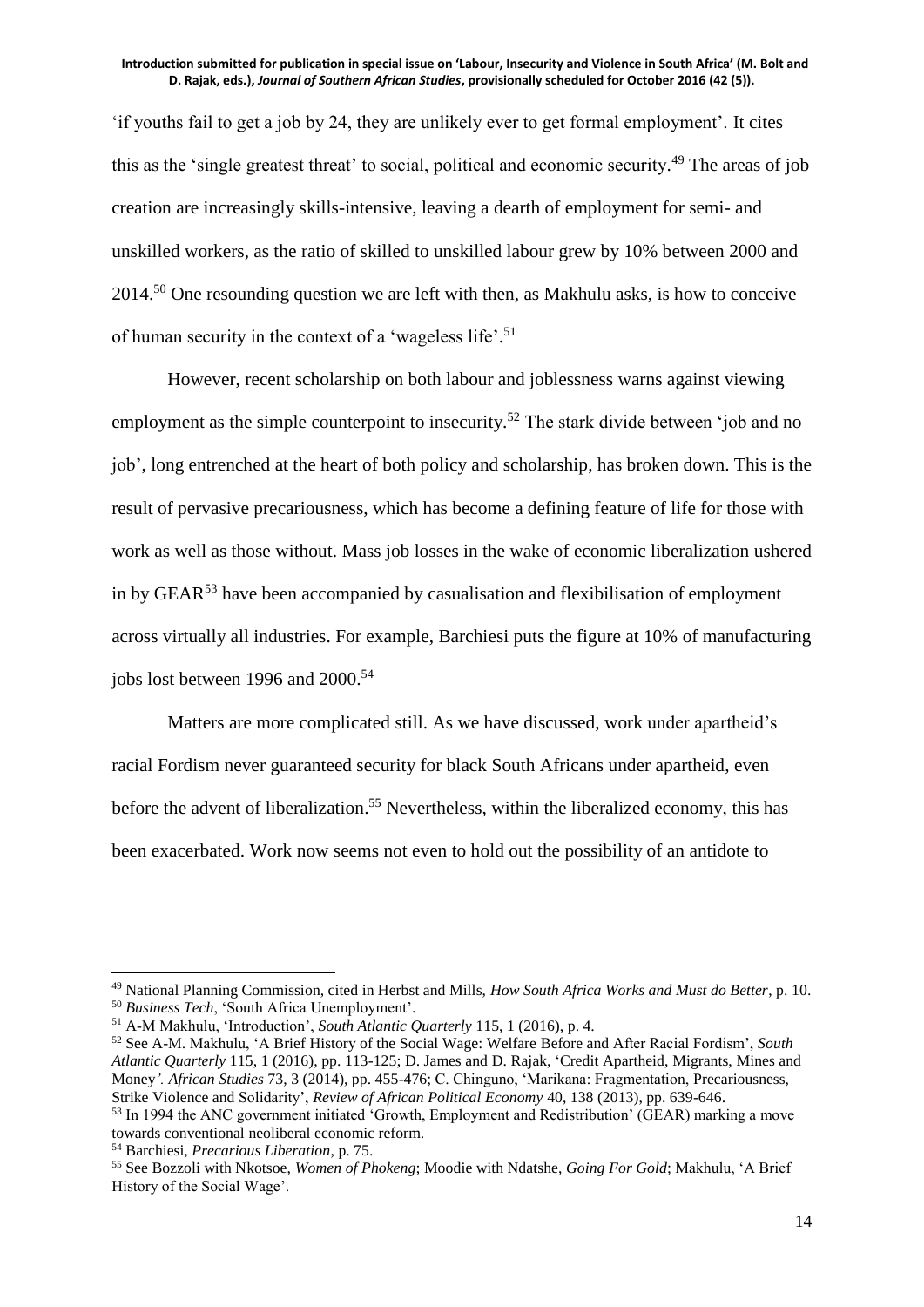poverty or precariousness.<sup>56</sup> For those in employment, wages too meagre to cover basic needs have failed to offer a palliative to insecurity, in what has come to characterise the 'core' of South Africa's labour market as much as the 'margins'.<sup>57</sup> Barchiesi explains, 'in the expanding middle layer of the "onion" therefore, is a precarious workforce comprising 30 percent of wage earners in casual jobs, "homeworking" or domestic services and a further 20 percent in informal, subsistence, or survival activities'. <sup>58</sup> The massive growth in the use of subcontracting has spread beyond those sectors previously associated with casual labour (such as farm work) to industries once seen as bastions of Fordist industrial labour, such as mining, which by 2008 was taking a third of its labour force from third party contractors.<sup>59</sup>

A proliferation of labour brokers and third party contractors accompanied the deregulation of the labour market after 1994.<sup>60</sup> These, ironically, are often used by larger employers (such as the mining houses) to fulfil the requirements of the Black Economic Empowerment scorecard. They introduce another layer of insecurity as they displace direct responsibility for workers and, as Chaskalson argues (this issue), serve to undermine worker organisation and collective bargaining by fragmenting the workforce. Weakness or dereliction of unions in the post-apartheid period (due to the loss of their leadership cadre to government or business and the attenuation of a collective bargaining framework) has left workers with a double vulnerability, 'at the very moment when [unions were] most needed to defend workers in the context of widespread restructuring'. <sup>61</sup> Of course, much of apartheid was characterised by the oppression of non-white unions, but union incapacity has new

<sup>56</sup> See J. Ferguson, *Give a Man a Fish: Reflections on the New Politics of Distribution* (Durham, Duke University Press, 2015).

<sup>&</sup>lt;sup>57</sup> M. Di Paola and N. Pons-Vignon, 'Labour Market Restructuring in South Africa: Low Wages, High Insecurity', *Review of African Political Economy*, 40, 138 (2013), pp. 628-638.

<sup>58</sup> Barchiesi, *Precarious Liberation*, p. 77.

<sup>59</sup> A. Bezuidenhout, 'New Patterns of Exclusion in the South African Mining Industry', in K. Bentley and A. Habib (eds.), *Racial Redress and Citizenship in South Africa* (Pretoria, HSRC Press, 2008), pp. 179-208. <sup>60</sup> J. Crush, T. Ulicki, T. Tseane, and E. Jansen van Veuren, 'Undermining Labour: The Rise of Sub-Contracting in South African Gold Mines', *Journal of Southern African Studies* 27, 1 (2001), pp. 5-31.

<sup>61</sup> Di Paola and Pons-Vignon, 'Labour Market Restructuring'.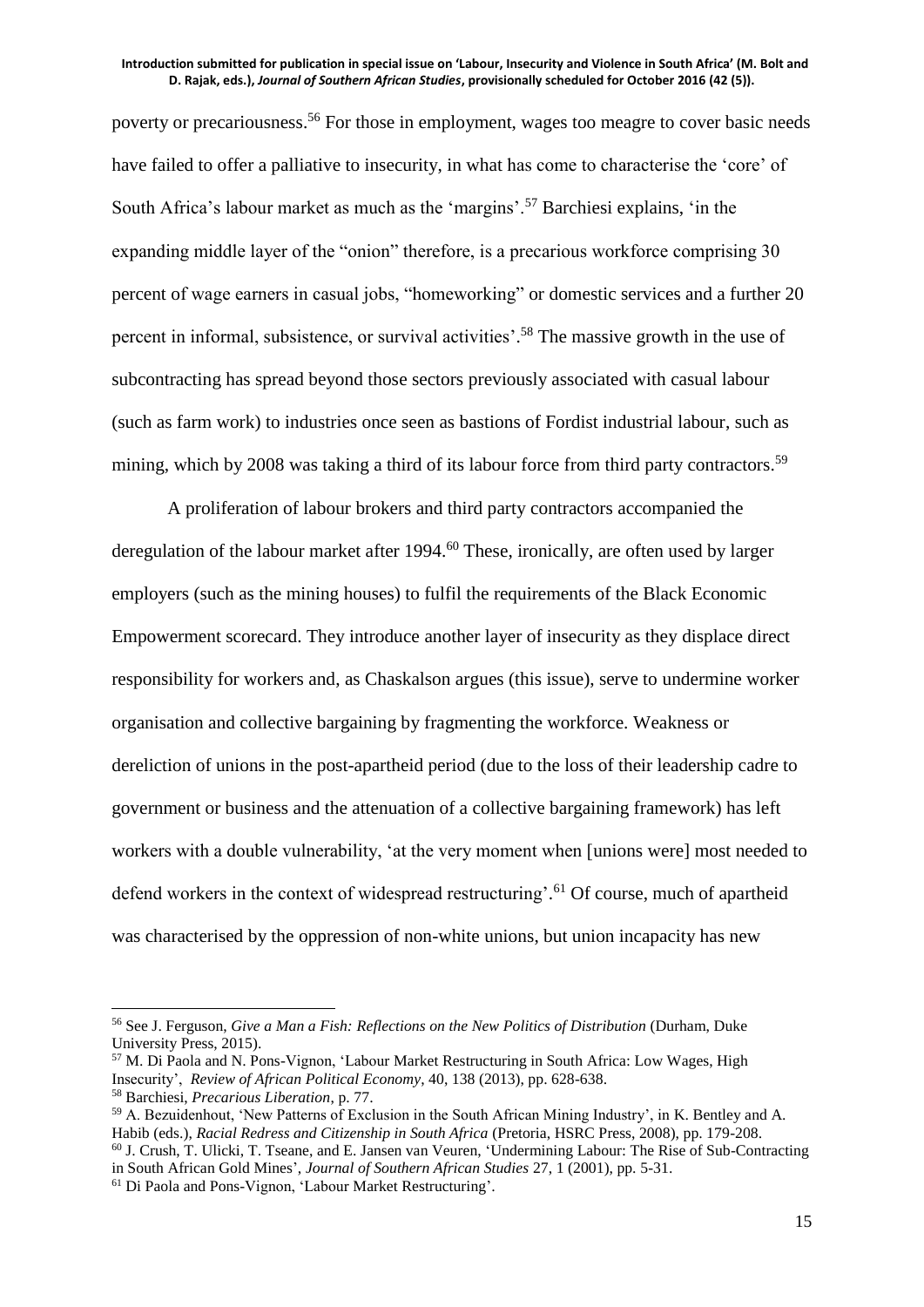significance under a democratic dispensation and after their prominent place in the struggle of the 1980s. Scholars of trade unionism during the period of economic liberalization reveal impotence in the mainstream unions over the fundamental issue of job security, as struggles have focused instead on the tangibles of pay and benefits for the shrinking portion of the workforce classified as permanently employed.

This has been heightened by the fallout out from the financial crisis, and the mass retrenchments that came in its wake. As elsewhere, the connection between 'economic insecurity' and 'vulnerability to political violence' is rendered all the sharper.<sup>62</sup> The South African Reserve Bank estimates that almost a million jobs have been lost since 2008, 'most of these by black people with low or few technical skills, and little possibility of securing another job'.<sup>63</sup> The constant threat of retrenchment is a potent weapon with which employers can force through ever more flexible working conditions, using third party contractors to create a more 'mobile workforce'. Such job attrition and brokering are amplifications of earlier post-apartheid trends, as already described. In turn, the precaritisation of the workforce serves to manufacture worker consent to declining conditions and repressed wages.<sup>64</sup> The desperation that such perilous conditions engender means that 'poorer black South Africans… are prepared to die for retaining a job… they will be willing to die for less'. <sup>65</sup> However, labour insecurity does not simply correlate with financial crisis. Against the grain of the common narrative, and to borrow the words of a Marikana mineworker: 'you will hear stocks are up but we get nothing'.<sup>66</sup> As Chaskalson points out (this issue), well before

<sup>&</sup>lt;sup>62</sup> C. Geertz, quoted in A. Muehlebach, 'On Precariousness and the Ethical Imagination: The Year 2012 in Sociocultural Anthropology', *American Anthropologist* 115, 2 (2013), p. 297.

<sup>63</sup> Cited in Gumede, 'Marikana'.

<sup>64</sup> Barchiesi, *Precarious Liberation*, p. 193.

<sup>65</sup> Gumede, 'Marikana'.

<sup>66</sup>Quoted in P. Alexander, L. Sinwell, T. Lekgowa, B. Mmope and B. Xezwi, *Marikana: A View from the Mountain and a Case to Answer* (London, Bookmark Publications, 2012), p. 91.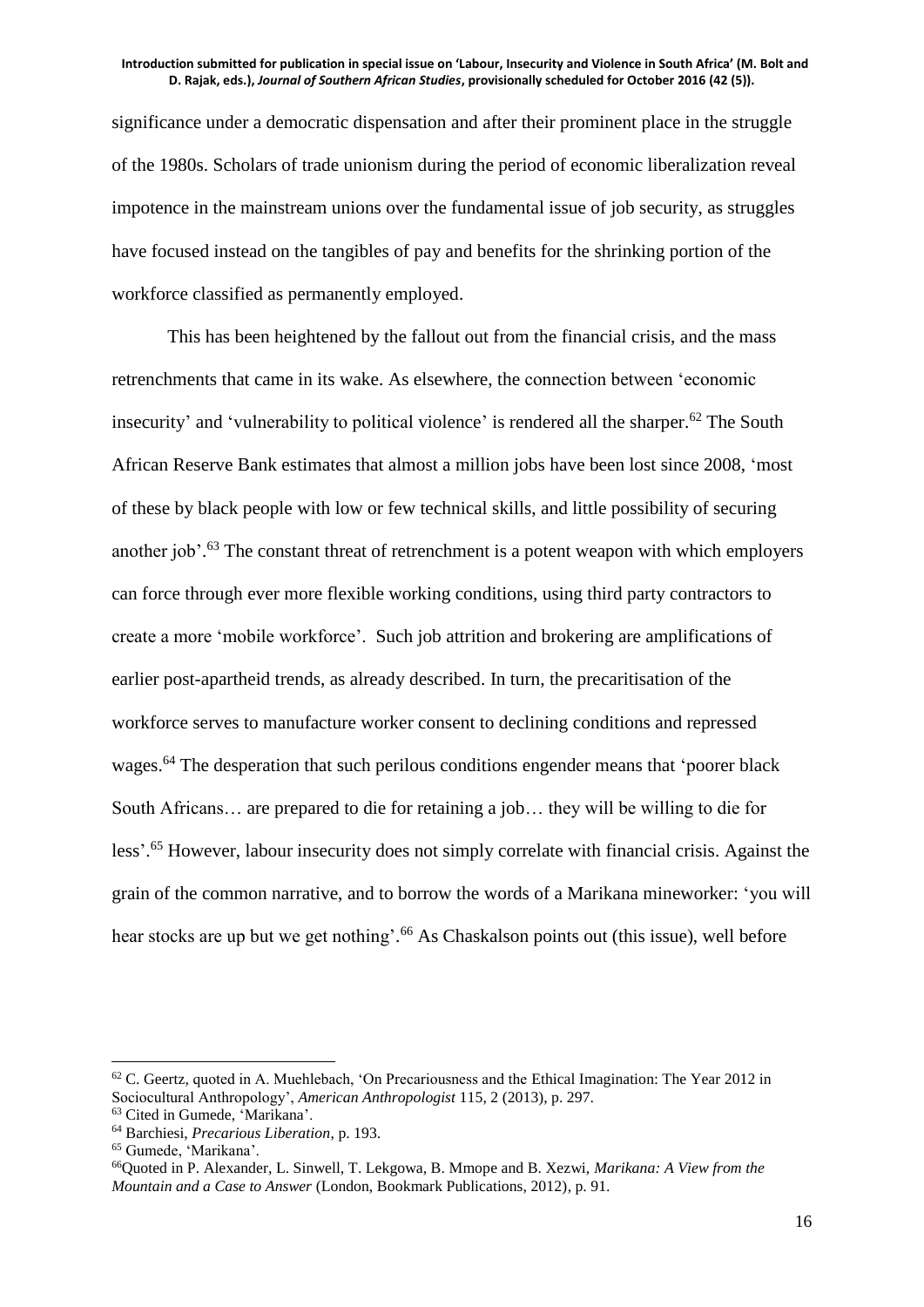the onset of recession, at the height of the mineral supercycle as corporations were enjoying surging profits, workers' wages *fell*.

How, then, is insecurity in work experienced? It shapes the physical, social and emotional lives of workers as much as their political-economic realities. Scholars have noted how the macro level insecurity of the labour market is equally manifest in the increasing physical insecurity and perilous conditions that workers face on a daily basis. Both the accounts of mineworkers collected by Alexander et  $al^{67}$  in the aftermath of Marikana, and the deep ethnographic study of work underground by Timothy Siswe Phakathi and Paul Stewart, highlight the incommensurability between the targets rock drillers must meet, in ever-longer shifts, and the health and safety protocols that companies claim workers must follow in order to ensure their safety.<sup>68</sup> Responsibility for ensuring safety at an unstable rock face is personalised; blame for inevitable accidents is individualised as failure to follow guidelines.

Recent scholarship also highlights the psycho-social turmoil of precarious lives lived under great pressure. <sup>69</sup> Workers have been robbed not only of an adequate living wage to sustain a household, but also of the sense of personhood, sodality, value, and citizenship tied to employment, replaced with the 'lingering feeling of being disposable'.<sup>70</sup> Thus insecurity is intimately linked to the fear and actuality of redundancy, loss and the foreclosure of expectations. This special issue therefore places particular emphasis on experiences of time – from declining health among former asbestos miners and mine residents in the Northern Cape, to the prospects of Marikana widows in the North West Province. Underlying the

**.** 

<sup>69</sup> See for example E. Hull, 'The Social Dynamics of Labour Shortage in South African Small-scale Agriculture', *World Development*, 59 (2014), pp. 451-460; M. Samson, 'Accumulation by Dispossession and the Informal Economy – Struggles over Knowledge, Waste and Being at a Soweto Garbage Dump', *Environment and Planning D*, 33, 5 (2015), pp. 813-830.

<sup>67</sup> Alexander et al, *Marikana*, see p. 56.

<sup>68</sup> T. Phakathi, '"Getting On" and "Getting By" Underground: Gold Miners' Informal Working Practice of Making a Plan (Planisa)', *Journal of Organizational Ethnography*, 2, 2 (2013), pp. 126-149; P. Stewart, 'The Material Basis of Worker Subjectivity: Rock Drill Operators on the South African Platinum Mines in Historical Perspective', *Journal of Asian and African Studies*, 51, 2 (2015), pp. 143-156.

<sup>70</sup> Barchiesi, *Precarious Liberation*, p. 205, 191.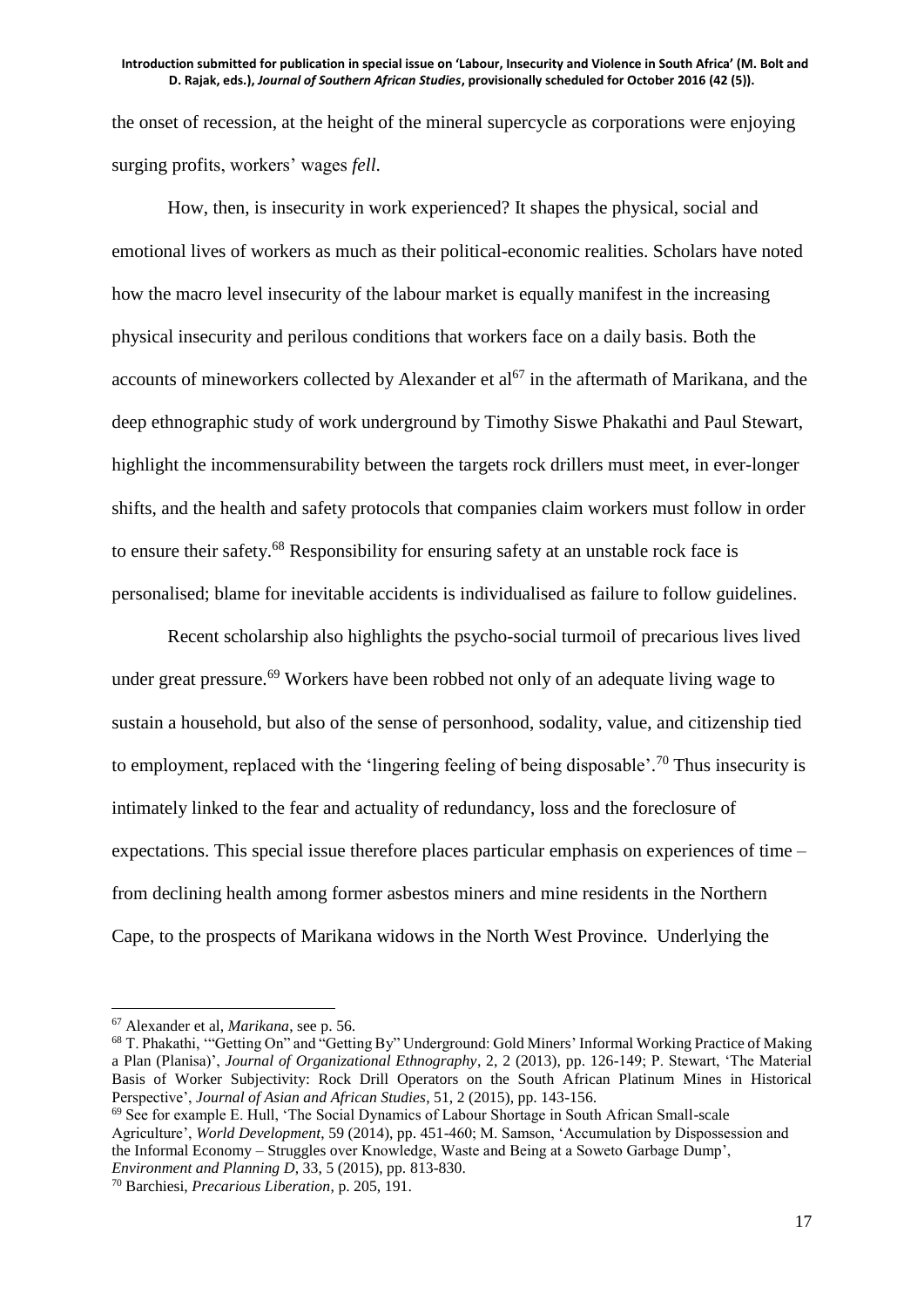physical insecurities of everyday life and the kinds of survivalism they demand, there is an existential insecurity that comes from radical uncertainty about the future.<sup>71</sup> For those who work and live in contexts of industrial capitalism (such as mines, plants, agribusinesses and free trade zones) this foreclosure of hope in future mobility is perhaps even more pointed as it runs counter to 'capitalism's own temporal registers of progress'.<sup>72</sup> The gap between expectation and reality is particularly potent for workers in post-apartheid South Africa. Here, high hopes on the back of the liberation struggle (and the great strength of the unions in overthrowing apartheid) have generated an even greater sense of frustration, disappointment and betrayal when 'the economically liberating stable employment most South African's aspire to' failed to materialize.<sup>73</sup> The sense of abandonment among workers, especially amidst occupational hazards, comes through in a number of the articles in this special issue.

Both intense material precariousness and accompanying psychic turmoil may be inflected by the sense that chronic transition has become a permanent state of affairs.<sup>74</sup> This produces a metaphysical insecurity as moral and ethical certainties collapse and 'norms formerly taken for granted cease to produce intended effects'.<sup>75</sup> Perhaps one of the strongest expressions of this has been seen in the sense of nostalgia for the brutal yet predictable certainties of the apartheid workscape, and even for a powerful state, noted by anthropologists over the past decade.<sup>76</sup> A similar sense of fragmentation finds expression in

1

<sup>72</sup> A. Sanchez, 'Relative Precarity: Decline, Hope and the Politics of Work', Unpublished manuscript, n.d, p. 13. <sup>73</sup> Di Paola and Pons-Vignon, 'Labour market restructuring', pp. 628.

 $71$  See C. Dolan and D. Rajak, 'Banking on Time: Temporal Entailments at the Bottom of the Pyramid', unpublished manuscript n.d.; J. Guyer, 'Prophecy and the Near Future: Thoughts on Macroeconomic, Evangelical and Punctuated Time', *American Ethnologist* 34, 3 (2007), pp. 409-421; Muehlebach, 'On Precariousness and the Ethical Imagination'.

<sup>74</sup> N. Molé, 'Precarious Subjects: Anticipating Neoliberalism in Northern Italy's Workplace', *American Anthropologist* 112, 1 (2010), p. 39.

<sup>75</sup> M. Bolt, *Zimbabwe's Migrants and South Africa's Border Farms: The Roots of Impermanence* (Cambridge, Cambridge University Press, 2015), p.3-4; See also I. Niehaus, 'Maternal Incest as Moral Panic: Envisioning Futures without Fathers in the South African Lowveld', *Journal of Southern African Studies*, 36, 4 (2010), pp. 833-849.

<sup>76</sup> See for example, Makhulu, 'A Brief History of the Social Wage'; A. Reed, 'Nostalgia, Neoliberalism, and Democracy in Post-Apartheid South Africa', unpublished manuscript, n.d.; H. White, 'A Post-Fordist Ethnicity: Insecurity, Authority, and Identity in South Africa', *Anthropological Quarterly*, 85, 2 (2012), pp. 397-427.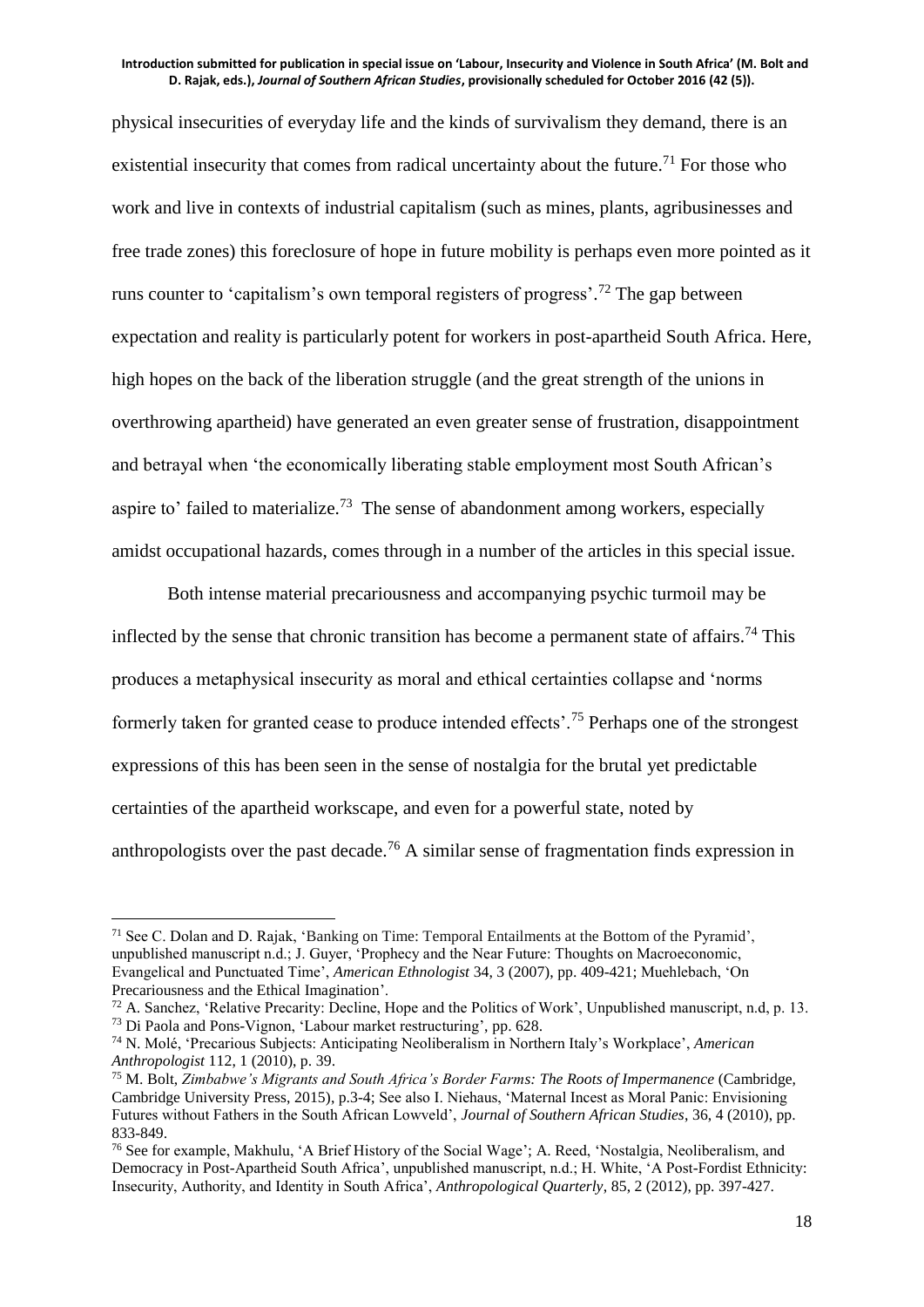mine and farm workers' expectations of paternalist protection, explored by Rajak and Bolt in this issue.

Economic insecurity is materialised in the domestic lives of poor South Africans, many millions of whom live in informal dwellings. The latter are now permanent features of the urban landscape and often bear names suggestive of a very different reality – Freedom Park, Sunrise Park – from the lives marked by physical insecurity of those who inhabit them. Crucially, such realities are not confined to people excluded from formal employment. In this special issue, Alexander, Moodie, Chaskalson and Rajak all explore from different angles the chronic insecurity of housing in the platinum belt's urban centres. The failure of mining houses to address their responsibilities with regard to worker housing was a major factor in exacerbating the worker disaffection that precipitated Marikana. Conversely, Maxim Bolt has shown how, for Zimbabwean migrants, even flexible work on South Africa's border farms offers an unexpected locus of relative security. In a context of 'temporal fragmentation and spatial insecurity', it anchors the transience of migrant lives.<sup>77</sup> Quite simply, 'workplaces and work relationships root people' even when the work itself is both grinding and conspicuously impermanent in comparison to settled core employees.<sup>78</sup>

All of this sits uneasily alongside post-apartheid aspirations. People are left suspended between the urgency of everyday survival and the distant vistas<sup>79</sup> of a remote South African Dream – upward mobility against all odds. For those at the so-called 'bottom of the pyramid', this rests on an aspiration of self-actualization that is as insecure as it is tantalising. As Seekings and Nattrass put it, South African society for the majority looks much like a

<sup>77</sup> Bolt, *Zimbabwe's Migrants*, p. 3.

<sup>78</sup> Ibid, p. 5.

 $79$  J. Guyer, 'Prophecy and the Near Future: Thoughts on Macroeconomic, Evangelical and Punctuated Time', *American Ethnologist* 34, 3 (2007), pp. 409-421.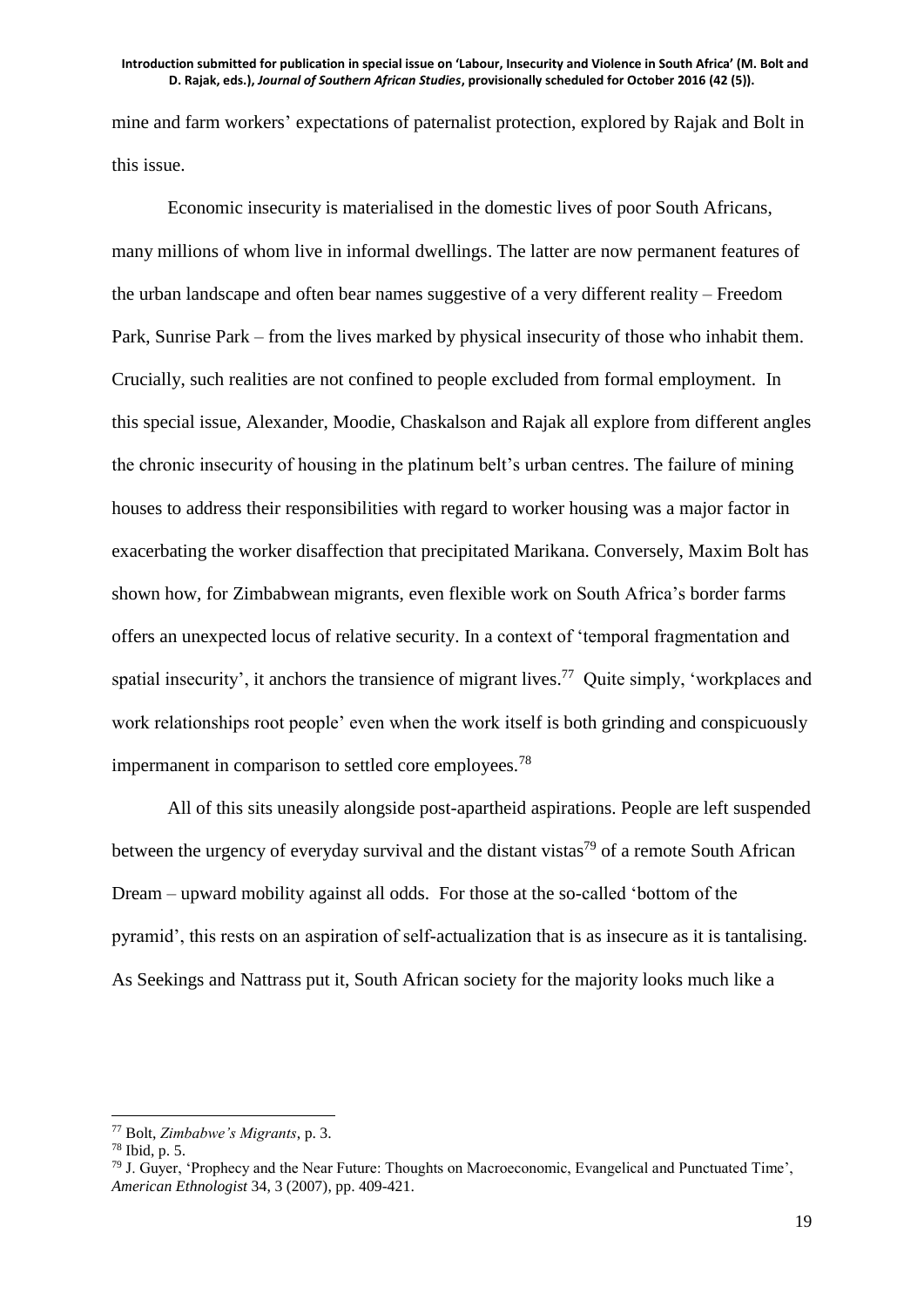game of snakes and ladders, on which the ladders are clustered at the top and the snakes at the bottom.<sup>80</sup> It is always easier to slip down that it is to climb up.

Insecurity is therefore not simply a feature of the degradation of work within a precarious labour market. It is equally tied to new cultures of consumption and credit, closely bound up with aspirations of mobility and the desire to realise the long-awaited fruits of economic freedom. <sup>81</sup> James notes that the growing crisis in personal debt (doubling since 1994) has not primarily been among 'the unemployed or the poorest of the poor' (as it is widely assumed to be), but rather among 'salary and wage earners in the middle of the scale... where stable pay packets are subjected to less-than-stable pressures'.<sup>82</sup> The result is that even those with a secure income face new levels of financial insecurity. <sup>83</sup> Meanwhile the promotion of 'Bottom of the Pyramid' credit services – 'banking the unbanked' – appears to offer a way of coping with precarious or uncertain incomes. But rather than creating empowered and upwardly mobile financial citizens, it compounds existing insecurity through indebtedness.<sup>84</sup> With easy credit extended by corporate banks and store cards, the National Credit Regulator has estimated that nearly half of all consumers are three months or more behind on their payments.<sup>85</sup>

If much of this is familiar from other settings, South Africa departs from the stock narrative of 'neoliberal' social insecurity and economic precariousness among the working poor in important ways. These trends have been accompanied by an unprecedented extension rather than withdrawal of state social assistance – against the grain of structural adjustment and more recent austerity measures. This huge programme of social grants complicates any

 $\overline{\phantom{a}}$ 

<sup>80</sup> J. Seekings and N. Nattrass, *Class, Race and Inequality in South Africa* (New Haven, Yale University Press, 2005), p. 336.

<sup>81</sup> James, *Money from Nothing*; See Also D. Posel, 'Races to Consume: Revisiting South Africa's History of Race, Consumption and the Struggle for Freedom', *Journal of Ethnic and Racial Studies* 33, 2 (2010), pp. 157- 175.

<sup>82</sup> James, *Money from Nothing*, pp. 2-3.

<sup>83</sup> Ibid, p. 15.

<sup>84</sup> James and Rajak, '*Credit Apartheid, Migrants, Mines and Money'.*

<sup>85</sup> James, *Money from Nothing*, p. 12.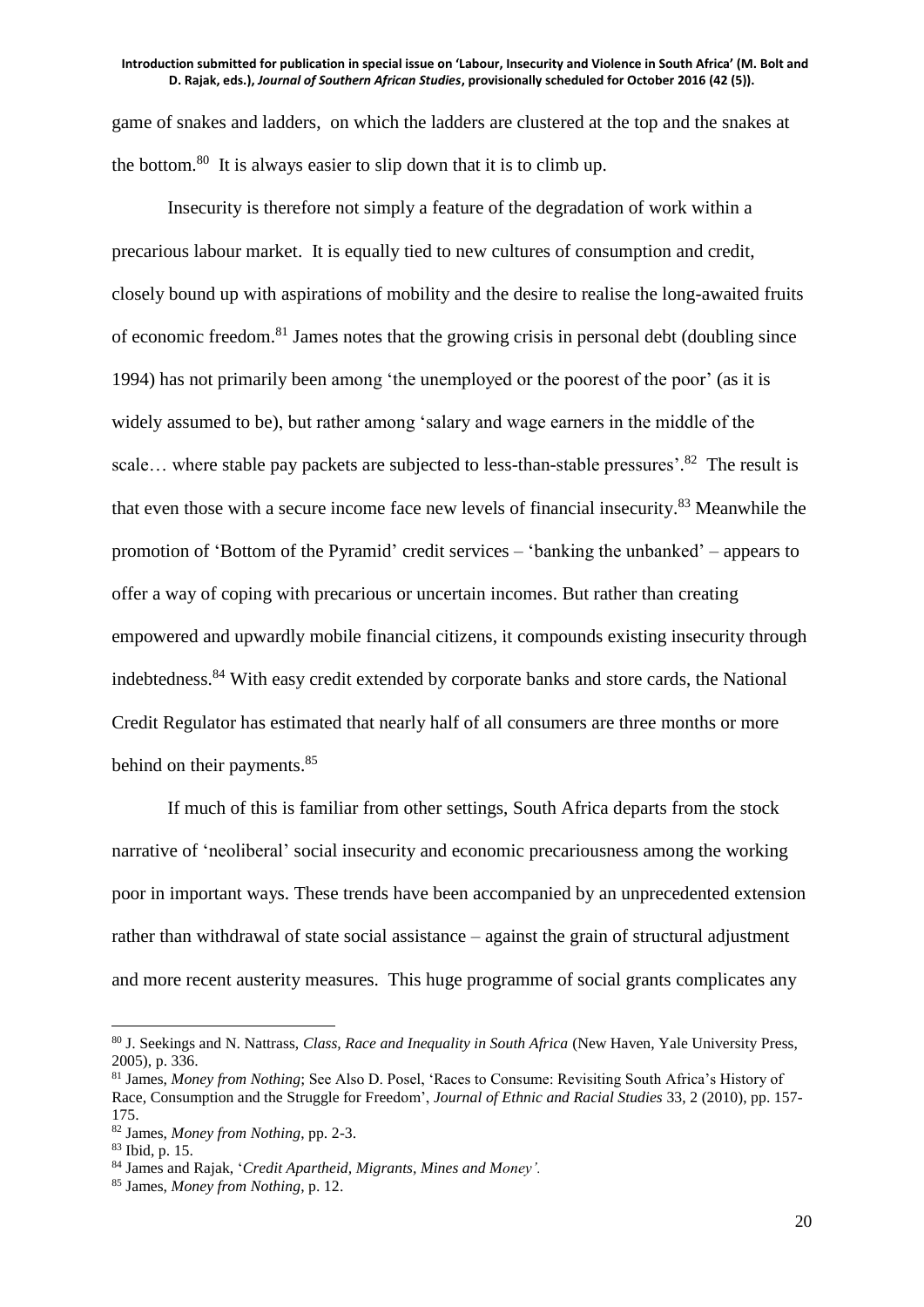analysis of liberalisation. But despite the massive rollout of social grants since apartheid, these failed to make up for mass job-shedding. For close to 44 per cent of South African households receiving social grants,<sup>86</sup> state welfare assistance represents the only source of a regular and reliable – if meagre – income mitigating chronic economic insecurity. Moreover, as Vally reveals in this issue, grants require understanding not simply as a refuge from precariousness, but in terms of the new forms of everyday insecurity that a grant infrastructure introduces into fragile livelihoods.

This distinctively South African story faces challenges that are familiar from elsewhere. The provision of social support is contested by a strong normative discourse that valorises work. Increasingly, the emphasis is now on entrepreneurialism and microenterprise. Both are peddled by donor and state agencies alike, not just to the jobless but also to those in wage labour, glossing survivalism as resourcefulness and precariousness as opportunity. As Prentice argues, the precaritization of work is reconfigured as an opportunity for 'empowerment' and self-actualization, in which the precariat are 'free to author their own destinies while negating the histories of struggle that have made this framing possible'.<sup>87</sup> Drawing on powerful ideals of choice and freedom, a discourse of self-sufficiency leaves the majority with the experiences of insecurity already discussed.

However, such discourses have limited reach. South Africa's history of extreme inequality, shaped by state and corporate domination, is also a history of challenge from below. In the post-apartheid era, this is manifest in thousands of public provision protests escalating across the country over the past decade (the Institute of Social Security estimates at

<sup>86</sup> Herbst and Mills note that 'since 1996, the number of social welfare recipients has grown from 2.4 million to 16.1 million and the nominal value of welfare payments has grown from R11 billion to R113 billion', *How South Africa Works and Must do Better*, p. 143.

<sup>87</sup> R. Prentice, 'Microenterprise Development, Industrial Labour and the Seductions of Precarity', *Critique of Anthropology*, in press.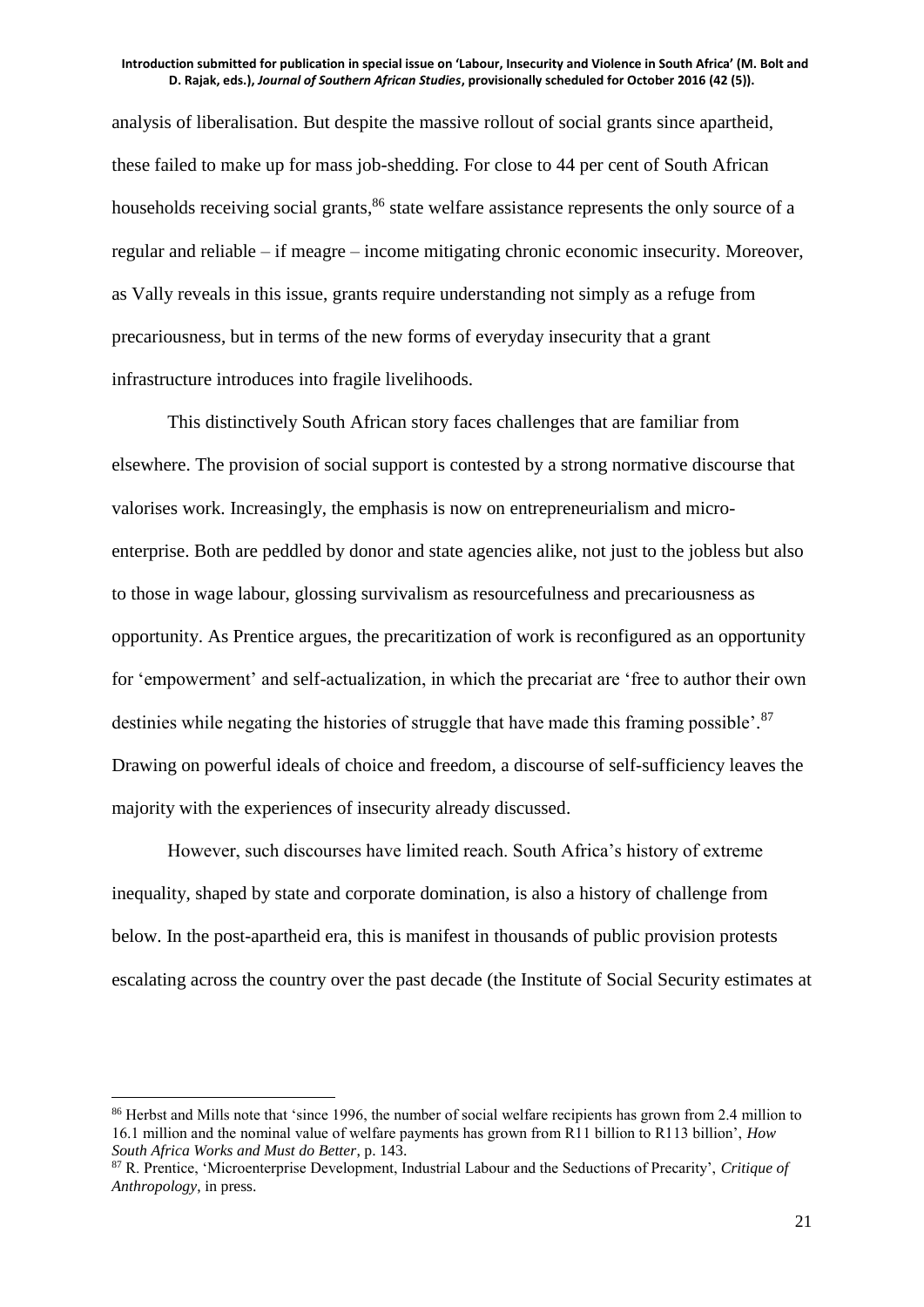least five per day<sup>88</sup>). 'Unstoppable yet apparently unlinkable', <sup>89</sup> argue Bond and Mottiar, they have amounted to a new tide of popular struggle and claim-making that represented the routine, low-profile seeds of Marikana.<sup>90</sup> Indeed, the sometimes-violent insurgency of South Africa's citizens may hold out new political possibilities, with their potency most clearly revealed by the brutality of state response.<sup>91</sup>

For the violent order depicted by Fanon, with which this introduction began, has not disappeared. As von Holdt notes, contrasting Fanon with Bourdieu is useful for making sense of continuity in South Africa since the 1980s. Fanon imagines a settler-society status quo upheld by undisguised brutality, which is also an order whose hold is not absolute. Bourdieu imagines European societies in which people are pacified and arrangements sustained by the symbolic violence of naturalised hierarchy. In South Africa, what has pertained is somewhere between the two. Symbolic orders, today and at least since the protests of late apartheid, are distinctly fragile. Little in the status quo is simply taken for granted. In workforces and in protest settings more generally, physical violence creates spaces for alternative orders with their own rules. Yet, argues von Holdt, we may be watching a more sedimented order in the making. In the process, the physical and structural violence underpinning it are laid bare. Meanwhile, anti-state or anti-capitalist physical violence is revealed not just as liberatory, but also as open to manipulation by elites and as holding the potential to reinforce an emerging unequal order.<sup>92</sup>

The powerful-but-not-so-powerful infrastructure of state and capital continues to make South Africa distinctive, in the southern African region and beyond. It creates its own

<sup>88</sup> Institute of Social Security, cited in Gumede, 'Marikana'.

<sup>89</sup> P. Bond and S. Mottiar,'Movements, Protests and a Massacre in South Africa', *Journal of Contemporary African Studies* 31, 2 (2013), p. 291.

 $90$  See also Breckenbridge, 'Marikana and the limits of biopolitics'.

<sup>91</sup> J. Brown, *South Africa's Insurgent Citizens: on dissent and the possibility of politics* (London, Zed Books, 2015).

<sup>92</sup> K. von Holdt, 'South Africa: The Transition to Violent Democracy', *Review of African Political Economy*, 40, 138 (2013), pp. 589-604.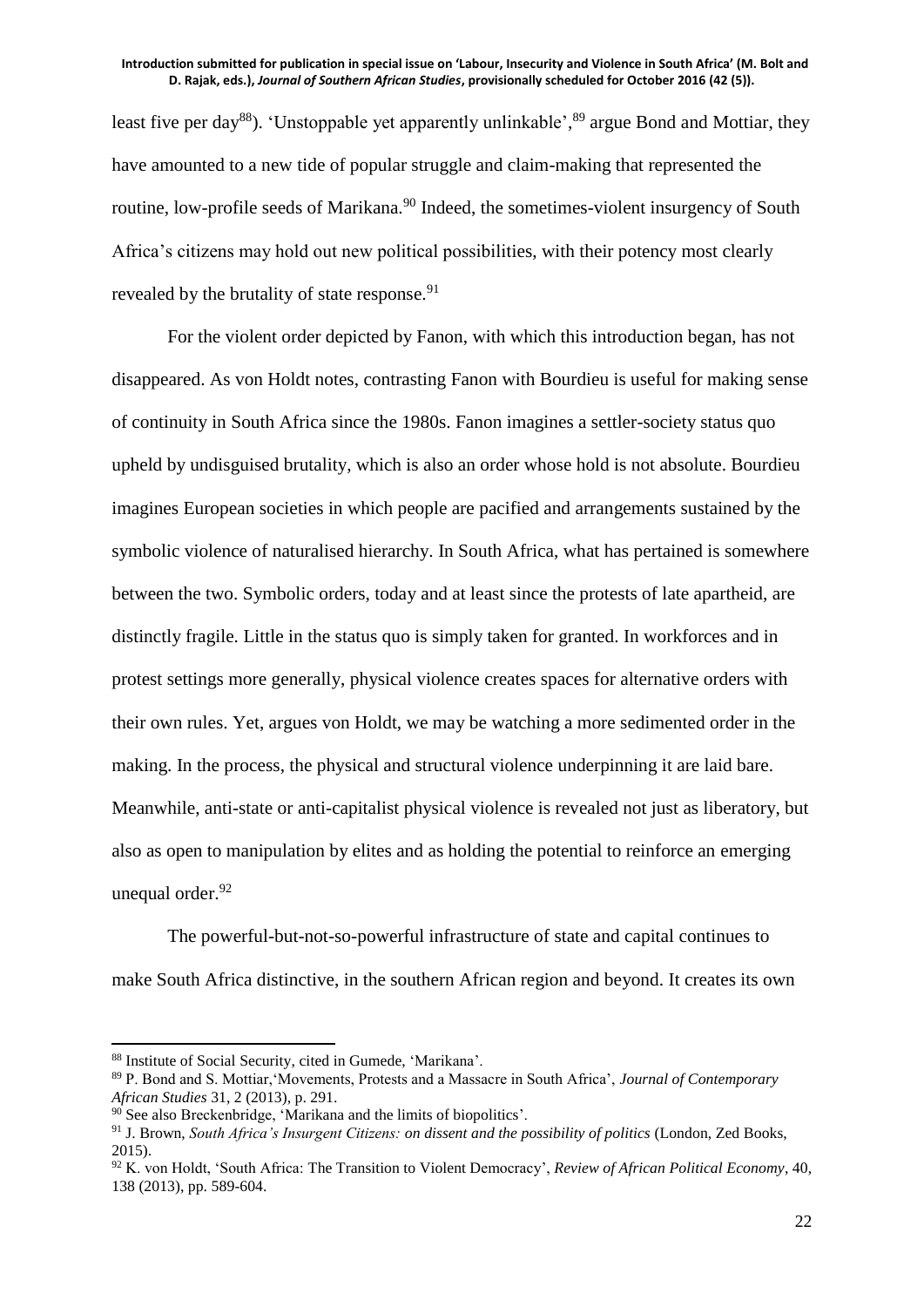violent possibilities, and these remain evident in current labour arrangements. The institutionalisation of labour disputes leaves unions and state officials central to the shaping of labour arrangements, but the limits to this institutionalisation also produce a disproportionate use of physical violence from both sides in strikes. Indeed, workers' use of violence can underpin alternative moral orders that call into question the state's very ability to set the broader terms of the social compact.<sup>93</sup> As Moodie shows in this issue, such bases of 'associative power' represent important continuities with the past. Key to understanding the mines and other workplaces today are forms of violent inclusion. These draw on 'migrant and occupational cultures, often embedded in rural networks, available to be drawn upon when necessary to confront management and/or union structures'.

The limits of inclusion and institutionalisation – and the violence at the limits of incorporation – have acquired new meaning in the decades since apartheid. The sharp spatial separations maintained by earlier legislation made dismissal from mine, farm or domestic employment catastrophic. These have given way to the proliferation of informal settlements that we described above. Indeed, as demonstrated in articles in this issue, the events at Marikana emerged from a different kind of geography from that made famous by apartheid: enclaves immediately surrounded by insecurity and networks of dependence, rather than enclaves held at a distance from rural areas to which workers could be 'endorsed out'.

Precariousness, partial incorporation and marginalisation were important parts of the structural violence of apartheid, and the everyday unpredictability of urban life continues and even intensifies.<sup>94</sup> What looms increasingly large, however, is a more radical form of exclusion from waged work. The violent masculinities of apartheid were often viewed in terms of subordination; those of the post-apartheid era are associated with a far-reaching

<sup>93</sup> von Holdt, 'Institutionalisation'.

<sup>94</sup> See e.g. A. Ashforth, *Witchcraft, Violence and Democracy in South Africa* (Chicago, Chicago University Press, 2005).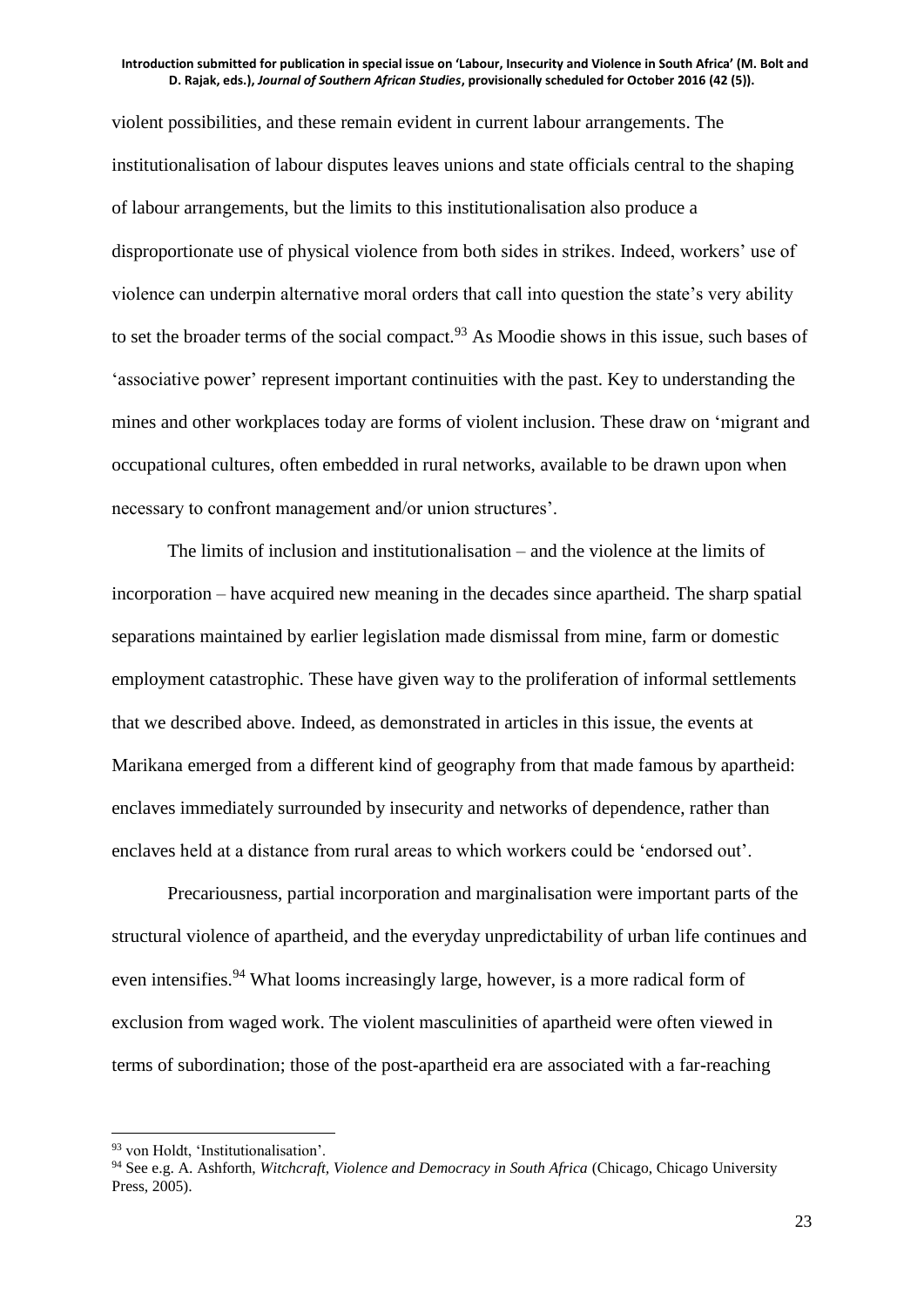'crisis of masculinity'.<sup>95</sup> The limited and multiple incorporations of workforce and workplace – indeed forms of worker self-understanding that resisted pacification – are replaced by ever more desperate 'declarations of dependence'.<sup>96</sup>

If these 'declarations' have become key to attempts to avoid exposure to destitution, they expose people to harm in new ways. Unanticipated forms of exclusion have become salient since the end of apartheid. The expansion of South Africa's grant system amidst unemployment has created a new safety net, but possibilities for personal disaster are produced through the arbitrary cancellation of grants, as Vally shows in this issue. Waldman highlights a different kind of exclusion: the limits of state and corporate responsibility for bodily damage as a result of work and residence on asbestos mines. Provision is accompanied by stratified entitlements (workers versus residents), echoing a broader worker-centred discourse. And it is limited by an official position that casts asbestos contamination as a regrettable legacy that is consignable to a dark past.

Finally, insecurity and limited incorporation have had important and violent consequences for black non-South Africans.<sup>97</sup> During apartheid, black South Africans were conscious of sharing a predicament – oppression and exploitation at the hands of white state and capital – with their counterparts from elsewhere in the region. But after 1994, efforts to establish national unity and reimagine citizenship undermined this.<sup>98</sup> In a context of frustrated expectations, South Africans have regarded the social ills described above as exacerbated by

<sup>95</sup> J. Comaroff and J.L. Comaroff, 'Millennial capitalism: first thoughts on a second coming', *Public Culture*, 12, 2 (2000), pp.291-343; I. Niehaus, 'Maternal Incest as Moral Panic: Envisioning Futures without Fathers in the South African Lowveld', *Journal of Southern African Studies*, 36, 4 (2010), pp.833-849; T. Gibbs, 'Becoming a "Big Man" in Neoliberal South Africa': Migrant Masculinities in the Minibus-Taxi Industry', *African Affairs*, 113, 452 (2014), pp. 431-448; M. Hunter, *Love in the Time of AIDS: Inequality, Gender, and Rights in South Africa* (Bloomington, Indiana University Press, 2010).

<sup>96</sup> J. Ferguson, 'Declarations of Dependence: Labour, Personhood, and Welfare in Southern Africa', *Journal of the Royal Anthropological Institute*, 19, 2 (2013), pp. 223-42.

<sup>&</sup>lt;sup>97</sup> See for example S. Morreira, 'Seeking Solidarity: Zimbabwean Undocumented Migrants in Cape Town, 2007', *Journal of Southern African Studies*, 36, 2 (2010), pp. 433-448.

<sup>98</sup> S. Jensen and L. Buur, 'The Nationalist Imperative: South Africanization, Regional Integration and Mobile Livelihoods', in L. Buur, S. Jensen and F. Stepputat (eds.), *The Security-Development Nexus: Expressions of Sovereignty and Securitization in Southern Africa* (Uppsala, Nordiska Afrikainstitutet, 2007).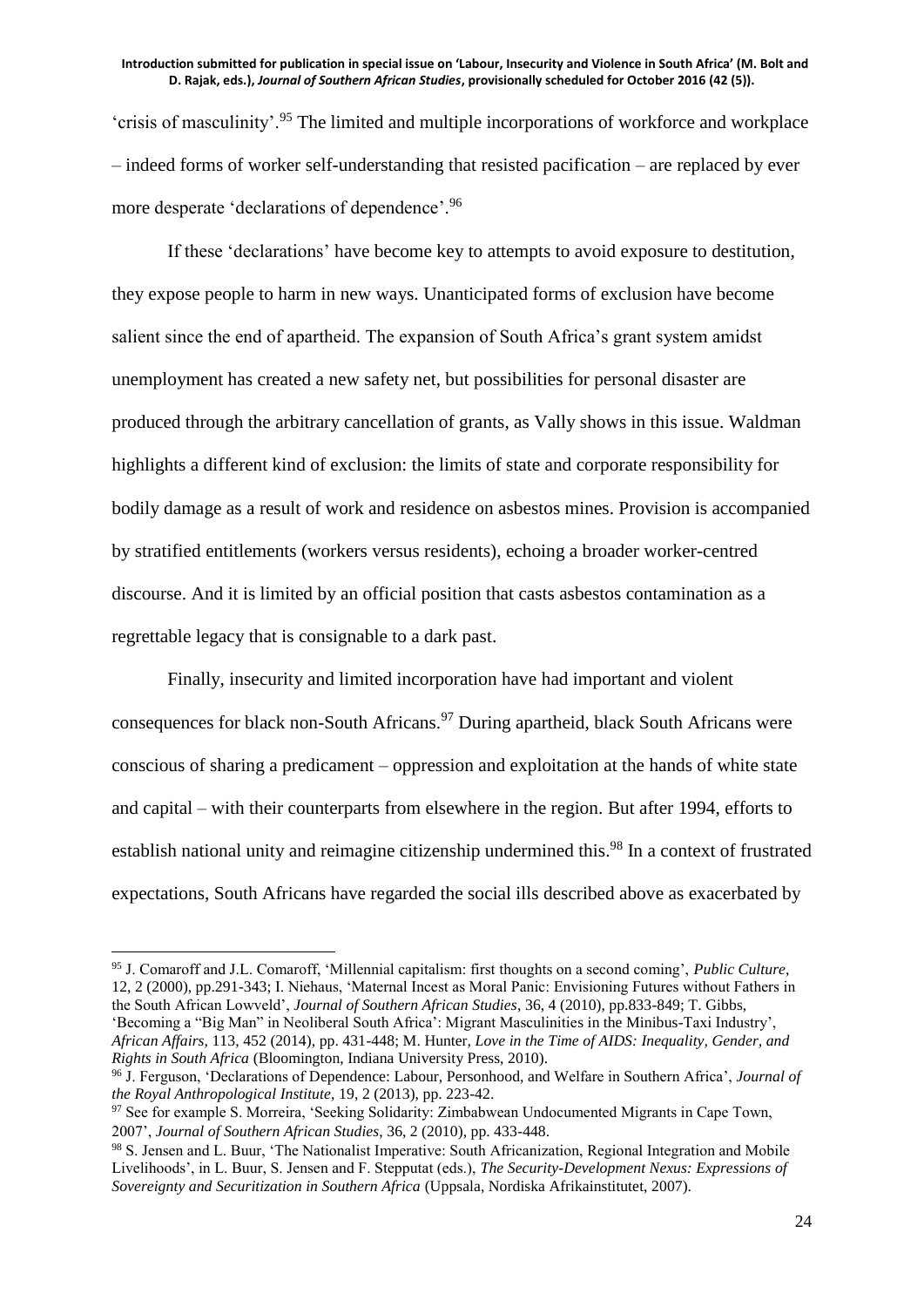non-white foreigners, many of whom have come to work. As Landau argues, 'outsiders have come to be understood as a threatening obstacle to achieving justice and retribution for decades of discrimination and indignity'.<sup>99</sup> In their article in this issue, Alfaro-Velcamp and Shaw show how such antipathy shapes the treatment of foreigners by state officials. Migrants are treated as criminals far beyond their undocumented status, reproducing their vulnerability within the system and their marginality in South Africa.

As in the past, violence in South Africa also produces new social forms. As a number of the pieces in this collection show (Bolt, Rajak, Chaskalson), the precaritization of labour has brought new levels of fragmentation, division and vulnerability to the workplace. It has entrenched existing forms of workplace coercion, from public enforcement by *amabutho* and police on the mines to private enforcement by white and black patriarchs on farms. But it has also created new solidarities around particular rallying points – service provision, housing and jobs – at the base of which is the broader, pervasive condition of insecurity and constant vulnerability which crosses these boundaries. The articles in this issue engage with diverse contexts in which people in South African confront the insecurity of work or lack of it. Taken as a whole, the collection underlines how the locus of violence weaves between the workplace and beyond its confines, from the direct brutality of control, to the turbulence of violent insurgency, to the vagaries of structural violence.

### **Overview of the Issue**

**.** 

The essays in this collection connect work and the workplace to the intricate tissue of human relations in which workers are embedded. They do so in order to explore in diverse contexts how the insecurity of work is part and parcel of the generalised precariousness of life, and

<sup>99</sup> L. Landau, 'Introducing the Demons', in L. Landau (ed.), *Exorcising the Demons Within: Xenophobia, Violence and Statecraft in Contemporary South Africa* (Johannesburg, Wits University Press, 2011), p. 3.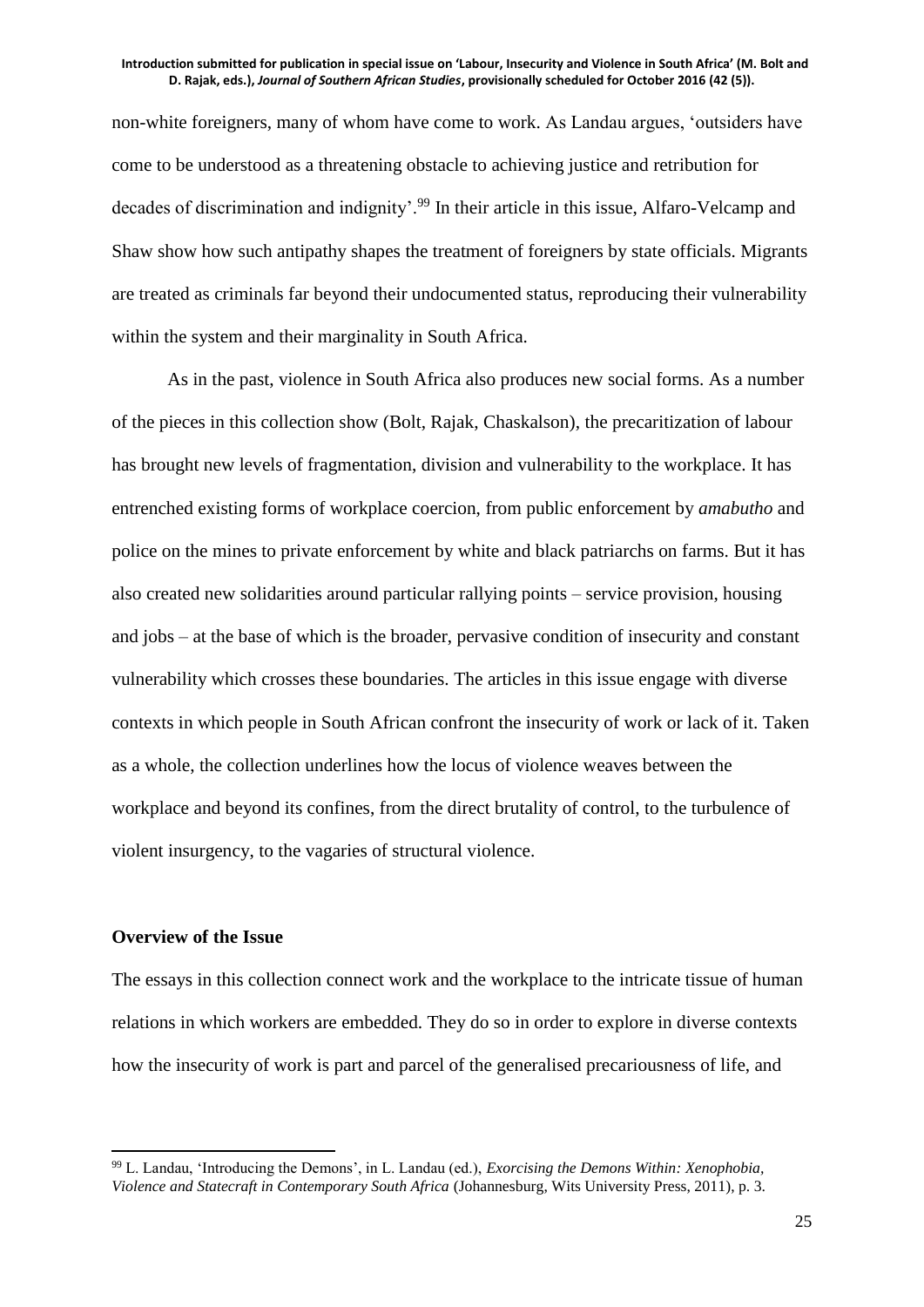how the violence experienced by workers continues beyond the bounds of the workplace and beyond periods of employment.

Waldman explores an often-neglected temporal dimension of the violence that extractive capitalism inflicts on bodies and landscapes. She turns to the post-mining horizon of asbestos. Indestructible, even microscopic amounts result in 'enduring and intractable' suffering. The post-apartheid era has produced a climate of rights and redress. New forms of biological citizenship reconfigure the obligations of state and capital, as bodily damage during apartheid becomes the basis for post-apartheid entitlements. However, responsibility for the damaged bodies of the workforce is sharply circumscribed, by both companies and government. Workers are privileged at the cost of mine residents, some of whom are equally ill. And redress has sharp temporal limits. Bodily damage must have been incurred during years of active mining. Landscapes are regarded as permanently 'rehabilitated' once treated, even as asbestos reappears following erosion. All of this ultimately reveals the failings of the state to sustain its most vulnerable subjects.

The articles by Natasha Vally, and by Theresa Alfaro-Velcamp and Mark Shaw, similarly illuminate the vulnerabilities born of the state's actions and limitations. Looking beyond wage labour to the social wage, Vally investigates the on-the-ground effects of South Africa's first national-scale, privately outsourced, biometric grant payment system. Biometric technologies devised to ensure efficiency and standardisation in fact make the delivery of vital social grants less secure. Recipients experience unpredictability in the time taken up by waiting, and even more acutely by the possibility of grant withdrawal in the name of anticorruption. What is more, recipients' cards connect accounts to new forms of debt. This 'financialisation' serves the interests of the corporation running the infrastructure, whose subsidiaries offer products and make automatic deductions. Such deductions bring possibilities for fraud, not merely routine technical failure, to what should be a safety net. All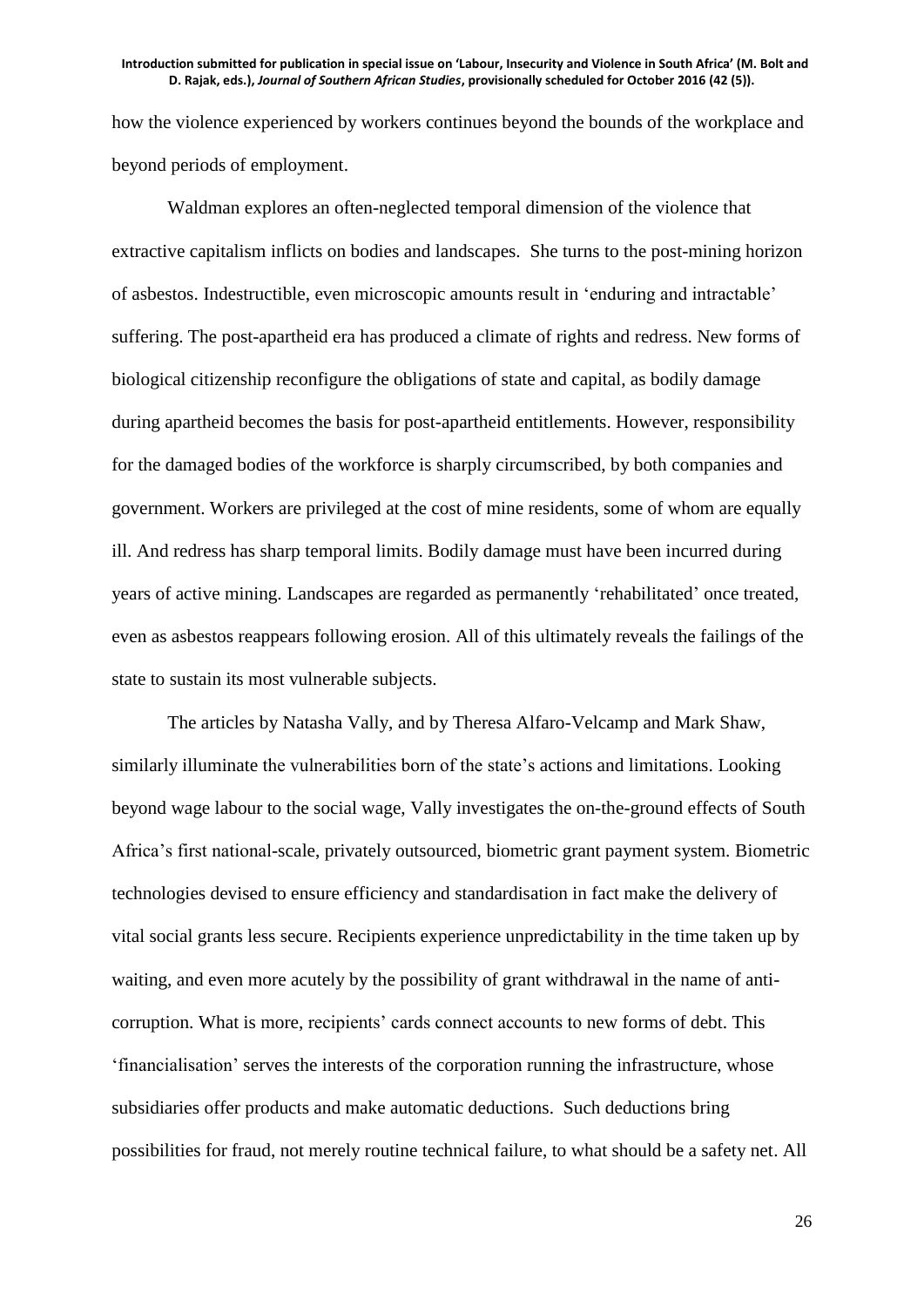of this has profound effects on people whose livelihoods are fragile. A supposedly neutral infrastructure offers up the government's central anti-poverty intervention to capitalisation and profit for companies listed on the Johannesburg Stock Exchange.

In Alfaro-Velcamp and Shaw's article, foreign migrants in South Africa encounter the violence produced by a powerful-but-not-so-powerful state. An unpopular and untrusted police force and a famously dysfunctional Department of Home Affairs have taken migrants as an easy target, thus diverting attention from wider failings. The latter mostly cross borders without documents. But the system of refugee documentation and immigration policing criminalises them in a totalising manner. Confusing and changeable arrangements involve such restricted access to offices that they force applicants to buy progress in a corrupt system. Criminalisation is also more deliberate. Brutal raids are justified by conflating undocumented status with broader forms of criminal behaviour, such as drug-dealing. Arrests, in turn, lead to illegal detentions. Echoes of South Africa's history of incarceration, blurring lines between bureaucratic and criminal offenses, are unmistakeable.

Situated within this broader concern with structural violence and everyday coercion, a number of articles in the collection (Alexander, Chaskalson, Moodie and Rajak) confront the explicit physical violence of Marikana. The massacre offers a lens through which to consider developments in structures of exploitation, repression and resistance in industrial labour. The articles approach Marikana from different perspectives – whether that of trade unionism and competing forms of worker association (Chaskalson and Moodie), the mining companies (Rajak) or workers themselves (Alexander). But they also emphasise different temporal frames. Thus while Chaskalson and Moodie chronicle the long road to Marikana, tracing the slow decline or dereliction of the mainstream unions, Alexander addresses the immediate question of culpability by tracking forensically the events leading up to the killing and immediately following it. All four, in different ways, contest the simplistic argument that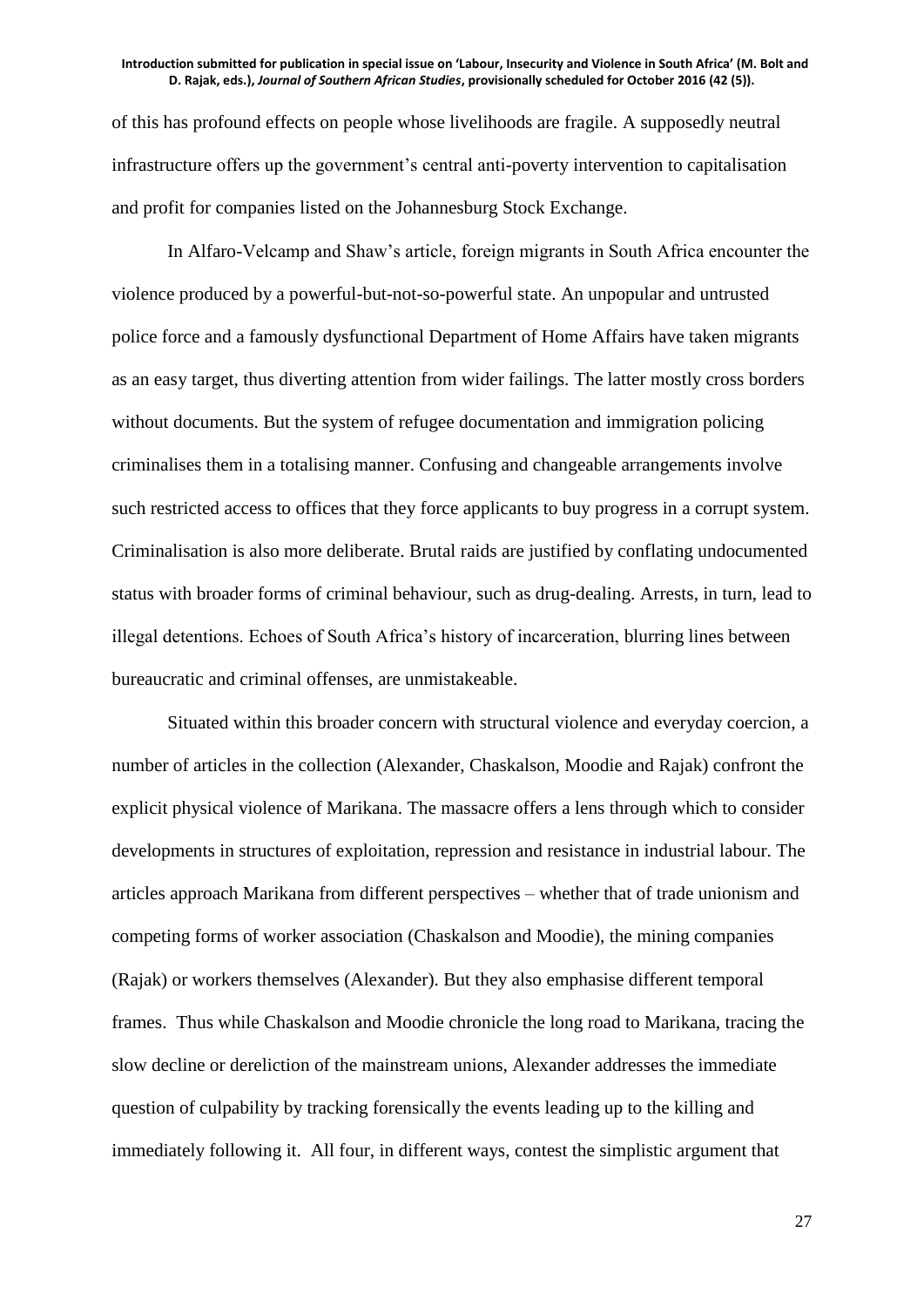labour insecurity is the result of financial crisis. They show how, long before 2008, the relationship between the ANC, mining companies and unions facilitated new modes of dispossession and disenfranchisement of workers through capital flight, wage suppression, subcontracting, co-option or abandonment. In exploring diverse trajectories that led to and from Marikana as the apogee of a new wave of violence against workers, they collectively highlight the chronic condition of insecurity and disenfranchisement that has come to define work and life for a large portion of the mine's labour force in South Africa over the past two decades. And they address the relationships between broader vulnerability and overt violence, including a new willingness on the part of those in authoritative positions (both government and private sector) to meet disaffection, desperation and insurgency with lethal coercion.

At the same time, Bolt and Rajak, within the contexts of border farms and platinum mines respectively, highlight how control of the workforce is achieved not only through physical violence (or the threat of it), but through its twin: the benevolent tyranny of paternalism and corporate responsibility. This is all the more powerful as discipline (both soft and hard) is mediated down through the hierarchy of farm foremen and shop stewards. On the Zimbabwean-South African border today, corporate-style export farmers maintain a striking distance from both overt coercion and idioms of paternalist responsibility. Instead, senior black workers lie at the centre both of workforce dependencies and webs of distributed coercion. But they are also reminded of their subordinate relationships with their white employers. The result is the reproduction of labour arrangements, including the continuing inviolability of racialised hierarchies. For mining companies, performance of both violence and largesse is critical to the story they tell their shareholders about their capacity to control all externalities (including a restless workforce) and ensure a continued revenue stream. One key question running through both contributions is: to what extent is this marriage of responsibility and violence different from the former regimes of apartheid or colonial era